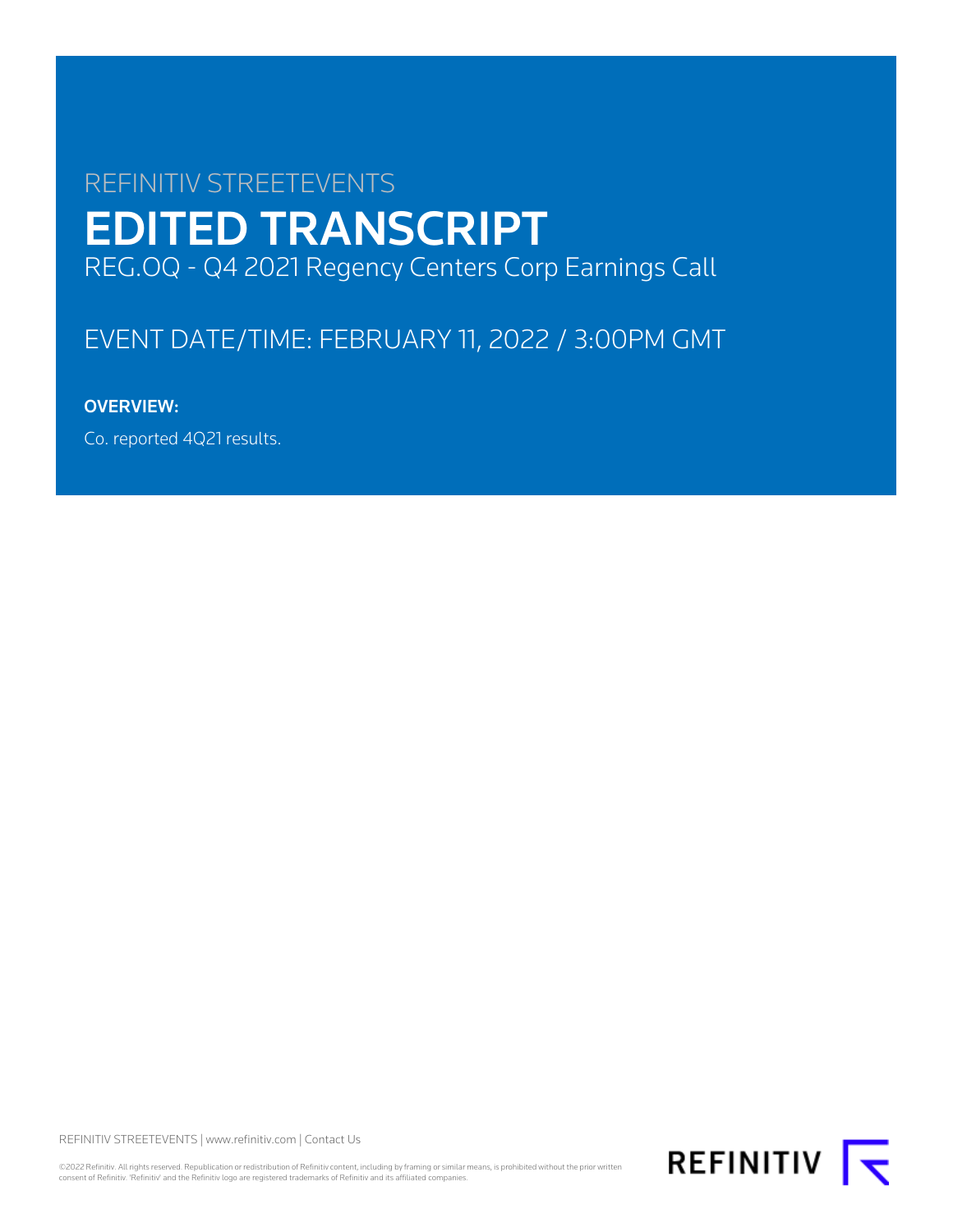# **CORPORATE PARTICIPANTS**

**[Christy McElroy](#page-1-0)** Regency Centers Corporation - SVP of Capital Markets **[James D. Thompson](#page-3-0)** Regency Centers Corporation - Executive VP & COO **[Lisa Palmer](#page-2-0)** Regency Centers Corporation - President, CEO & Non Independent Director **[Michael J. Mas](#page-4-0)** Regency Centers Corporation - Executive VP & CFO

# **CONFERENCE CALL PARTICIPANTS**

**[Anthony Franklin Powell](#page-16-0)** Barclays Bank PLC, Research Division - Research Analyst **[Christopher Ronald Lucas](#page-19-0)** Capital One Securities, Inc., Research Division - Senior VP & Lead Equity Research Analyst **[Floris Gerbrand Hendrik Van Dijkum](#page-10-0)** Compass Point Research & Trading, LLC, Research Division - MD & Senior Research Analyst **[Greg Michael McGinniss](#page-17-0)** Scotiabank Global Banking and Markets, Research Division - Analyst **[Jeffrey Alan Spector](#page-14-0)** BofA Securities, Research Division - MD and Head of United States REITs **[Juan Carlos Sanabria](#page-13-0)** BMO Capital Markets Equity Research - Senior Analyst **[Ki Bin Kim](#page-16-1)** Truist Securities, Inc., Research Division - MD **[Linda Tsai](#page-19-1)** Jefferies LLC, Research Division - Equity Analyst **[Mary Kathleen McConnell](#page-7-0)** Citigroup Inc., Research Division - Research Analyst **[Michael Goldsmith](#page-9-0)** UBS Investment Bank, Research Division - Associate Director and Associate Analyst **[Michael William Mueller](#page-18-0)** JPMorgan Chase & Co, Research Division - Senior Analyst **[Richard Hill](#page-5-0)** Morgan Stanley, Research Division - Head of U.S. REIT Equity & Commercial Real Estate Debt Research and Head of U.S. CMBS **[Samir Upadhyay Khanal](#page-12-0)** Evercore ISI Institutional Equities, Research Division - MD & Equity Research Analyst **[Tamara Jane Fique](#page-21-0)** Wells Fargo Securities, LLC, Research Division - Senior Analyst **[Michael Bilerman](#page-7-1)** Citigroup Inc - MD

# **PRESENTATION**

#### **Operator**

Greetings, and welcome to Regency Centers Corporation Fourth Quarter and Full Year 2021 Earnings Call.

<span id="page-1-0"></span>(Operator Instructions)

As a reminder, this conference is being recorded. It is now my pleasure to introduce your host, Christy McElroy, Senior Vice President of Capital Markets. Thank you. You may begin.

#### **Christy McElroy** - Regency Centers Corporation - SVP of Capital Markets

Good morning, and welcome to Regency Centers' Fourth Quarter 2021 Earnings Conference Call. Joining me today are Lisa Palmer, President and Chief Executive Officer; Mike Mas, Chief Financial Officer; Jim Thompson, Chief Operating Officer; and Chris Leavitt, SVP and Treasurer.

As a reminder, today's discussion may contain forward-looking statements about the company's views of future business and financial performance, including forward earnings guidance and future market conditions. These are based on management's current beliefs and expectations and are



REFINITIV STREETEVENTS | [www.refinitiv.com](https://www.refinitiv.com/) | [Contact Us](https://www.refinitiv.com/en/contact-us)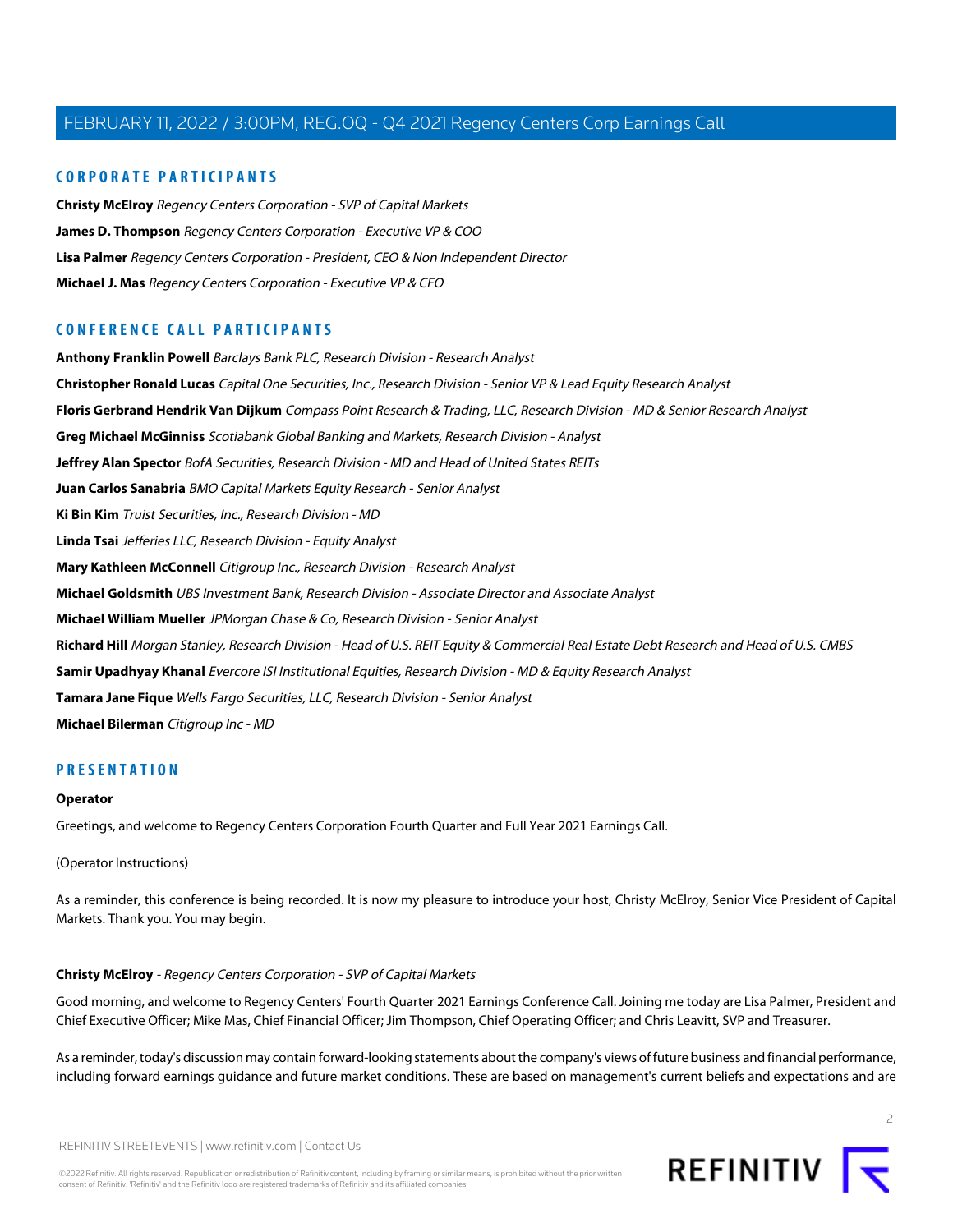subject to various risks and uncertainties. It's possible that actual results may differ materially from those suggested by the forward-looking statements we may make.

Factors and risks that could cause actual results to differ materially from these statements may be included in our presentation today and are described in more detail in our filings with the SEC, specifically our most recent Form 10-K and 10-Q filings.

In our discussion today, we will also reference certain non-GAAP financial measures. The comparable GAAP financial measures are included in this quarter's earnings materials, which are posted on our Investor Relations website. Please note that we have also posted a presentation on our website with additional information, including disclosures related to forward earnings guidance and the impacts of COVID-19 on the company's business. Our caution on forward-looking statements also applies to these presentation materials.

<span id="page-2-0"></span>Lisa?

# **Lisa Palmer** - Regency Centers Corporation - President, CEO & Non Independent Director

Thank you, Christy. Good morning, everyone. Thank you for joining us.

Reflecting back on 2021, Regency accomplished a great deal over the course of the year, and we have a lot to be proud of. With the disruption caused by the pandemic, it was a year of recovery, but the pace of our progress is a testament to the resiliency of retail properties like ours. As we sit here today, we feel really good about the financial health of our tenants. Our leasing activity is robust. Our investment pipeline is full, and our balance sheet is back to pre-pandemic strength. And of course, this didn't just happen. We wouldn't be where we are without the tireless efforts of our people. So if you would, please just give me a moment to thank the Regency team. Thank you, team. It truly takes all of us.

So as we transition into 2022 and look ahead, our story is no longer about recovery. We move forward with a focus on growth and also with the benefit of hindsight from the last 2 years. While we do see lingering effects of the pandemic on our tenants, specifically the impacts of inflation and labor shortages, these headwinds have thus far not impacted demand for our space.

This focus on growth did begin last year with regards to our capital allocation strategy, as we've discussed on prior calls. We pivoted to offense in 2021. We completed nearly \$500 million of acquisitions last year on an accretive leverage-neutral basis. During the fourth quarter, we not only closed on the acquisition of our Turducken, Blakeney Shopping Center, but we also announced the purchase of a 4-property grocery-anchored neighborhood-centered portfolio on Long Island.

You've heard me say it before, these types of investments are the bread and butter of what we do, what our company does. Our focus is to invest in strong, well-located grocery-anchored shopping centers. Overall, the private transaction market for the centers we want to own remains really strong. We continue to see cap rate compression and value appreciation and even steeper competition for deals. But despite this, our acquisition pipeline remains active. That's because our balance sheet and access to capital give us a competitive advantage as does our reach, given the boots on the ground in most of our target markets.

Our Long Island portfolio acquisition was an off-market transaction. It was a group of family-owned assets. Kudos to our team in that market for sourcing this deal. We will continue to look for opportunities like these where the assets meet our criteria for location, quality, format and growth.

We also announced recent dispositions. And in that context, I want to spend a minute on our sale of Costa Verde since this was previously a part of our redevelopment pipeline. As most of you know, we have been really excited to undertake a mixed use densification project there that featured retail at its core. We worked for years to entitle the asset, de-leasing the property, all in preparation for future redevelopment. But as time went on, the project evolved into predominantly life science, and the highest and best use was no longer a retail-centric asset. This changed the nature of the project and the risk profile materially. We made the decision to sell as it became clear to us that this was the best path to maximize value and manage our risk for the benefit of our shareholders. Importantly, we did get paid well for the value we created at that site, and we immediately reinvested the proceeds.

REFINITIV STREETEVENTS | [www.refinitiv.com](https://www.refinitiv.com/) | [Contact Us](https://www.refinitiv.com/en/contact-us)

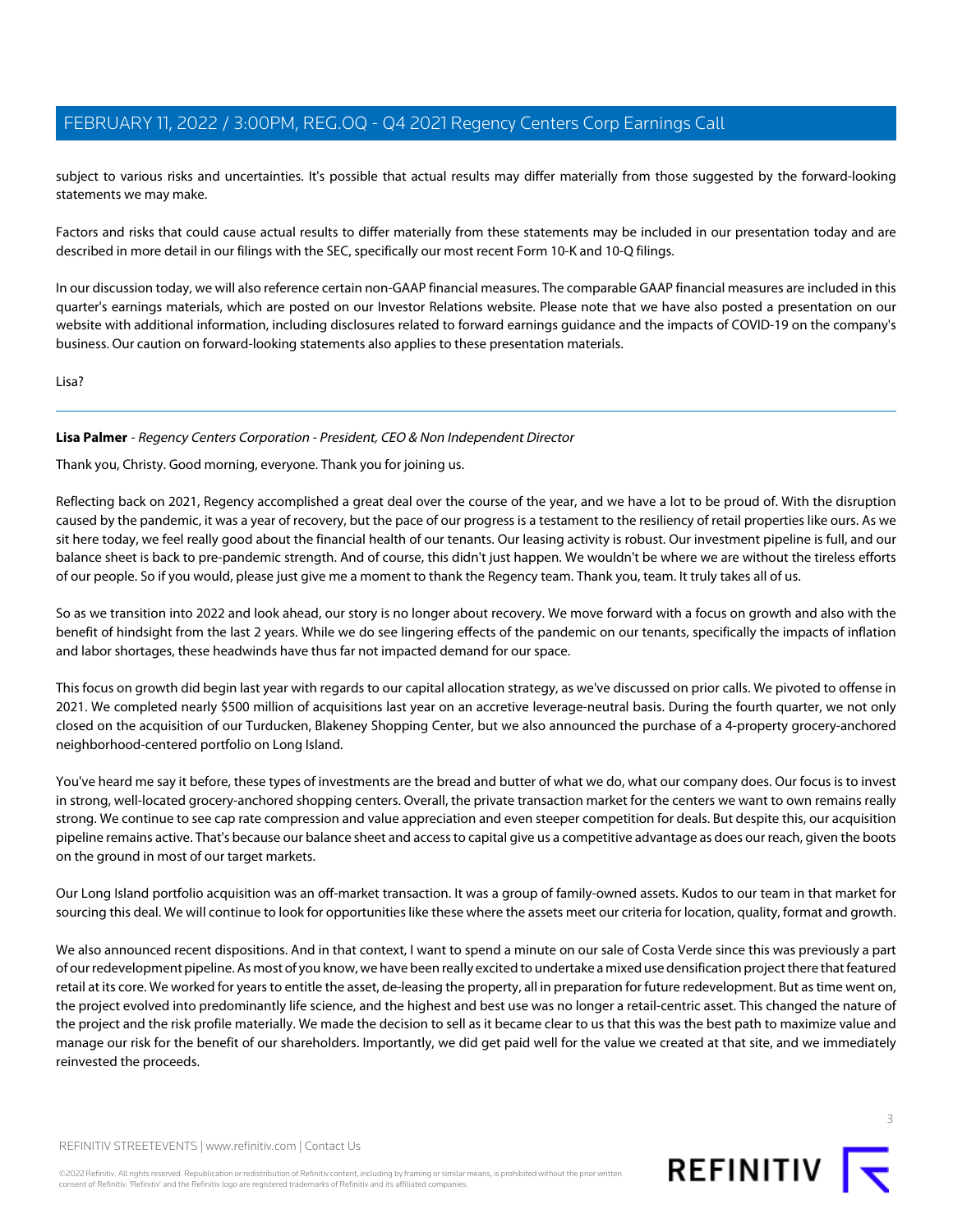To be very clear, we don't see another Costa Verde in our portfolio. This asset was somewhat of a unicorn. But we do own really great real estate, and there will be other opportunities to add nonretail uses or to densify our properties. To the extent that makes sense, we will again pursue a similar path. This could mean partnering with experienced operators, a ground lease or a sale of a nonretail component, but always with the goal of extracting and retaining control over the retail.

As an example, we have our Westbard Square project currently underway in Bethesda, Maryland. The redevelopment of this shopping center essentially features a refresh of all the retail, including a new store for our already successful giant grocery anchor, but will also include the development of senior living and apartment components on which we have partnered with others.

Before I turn it over to Jim, I'll conclude by saying that Regency emerged from 2020 a stronger company. And we and our tenants spent 2021 adapting to position ourselves for success in the new normal, and we've done just that. We've recovered from the pandemic, we maintained and even raised our dividends, and we are on our front foot today. This consistency that you've seen from us over the years, even through the toughest of times, is evidence of the quality of our assets, our investment discipline, the strength of our balance sheet and most importantly, our people.

<span id="page-3-0"></span>Jim?

# **James D. Thompson** - Regency Centers Corporation - Executive VP & COO

Thanks, Lisa. Good morning, everyone. Our teams are encouraged by the positive trends we're seeing in our portfolio and in the overall retail environment. We saw record new leasing volumes during 2021 at 20% above historical levels. For the fourth quarter, rent collections are 99% and tenants are reporting positive and often record sales. With continued strength in our leasing activity and lower tenant move-outs, our percent leased rate again rose in the fourth quarter, ending the year at over 94%. We've made good progress from our COVID lows, but we continue to see further upside to occupancy from here, having achieved historical highs north of 96%.

Additionally, our teams have an opportunity to further upgrade merchandise mix in this environment, and our new leasing pipelines are healthy and building. The most active categories include grocers, medical, health and wellness, restaurants, cosmetic, home and off-price. Importantly, we are seeing good activity across all regions for both anchor and shop space.

We are also having success keeping our current tenants in place. Our fourth quarter retention rate was 85%, well ahead of the historical average, and shop tenant retention was our highest on record in the quarter Our blended rent spreads were nearly 13% in Q4, positively impacted by the execution of a new anchor lease with Target and a property in Connecticut. As we have often discussed on prior calls, our ability to recapture and mark-to-market legacy anchor leases can often be one of the largest contributors to our rent spreads over time.

We also remain successful at driving contractual rent spreads, achieving over 2% annual growth in the vast majority of our leases executed in the fourth quarter, while continuing to remain judicious in our leasing CapEx spend. Our consistent focus on embedded rent increases resulted in GAAP rent spreads of 13% in 2021, while also achieving attractive net effective rents. That said, we are cognizant that tenants are continuing to be impacted by inflation, supply chain issues, permitting challenges and most notably, labor shortages, both in operating existing stores and getting new stores open. We are seeing and planning for an impact to rent commencement timing on the margin.

Importantly, these pressures have not yet impacted demand for space, but we also recognize that may not be sustainable as labor shortages continue to adversely impact businesses around the country. For now, many tenants showing an -- are showing an ability to adapt, including in-store tech advancements, reuse of equipment and improved e-commerce and curbside platforms. We continue to monitor these trends closely, and our teams are actively working with current and future tenants on these issues when and where possible.

Moving to our development and redevelopment pipeline. Much like what we're acquiring, our teams are focused on creating value within our core competency of grocery-anchored neighborhood and community centers. We are proud of our track record and our proven ability to do so throughout cycles. Even with the pandemic-related challenges facing our industry over the last 2 years, we continue to start and deliver projects and currently have \$300 million in process. To highlight a few. In the fourth quarter, we completed the first phase of our ground-up H-E-B-anchored Baybrook

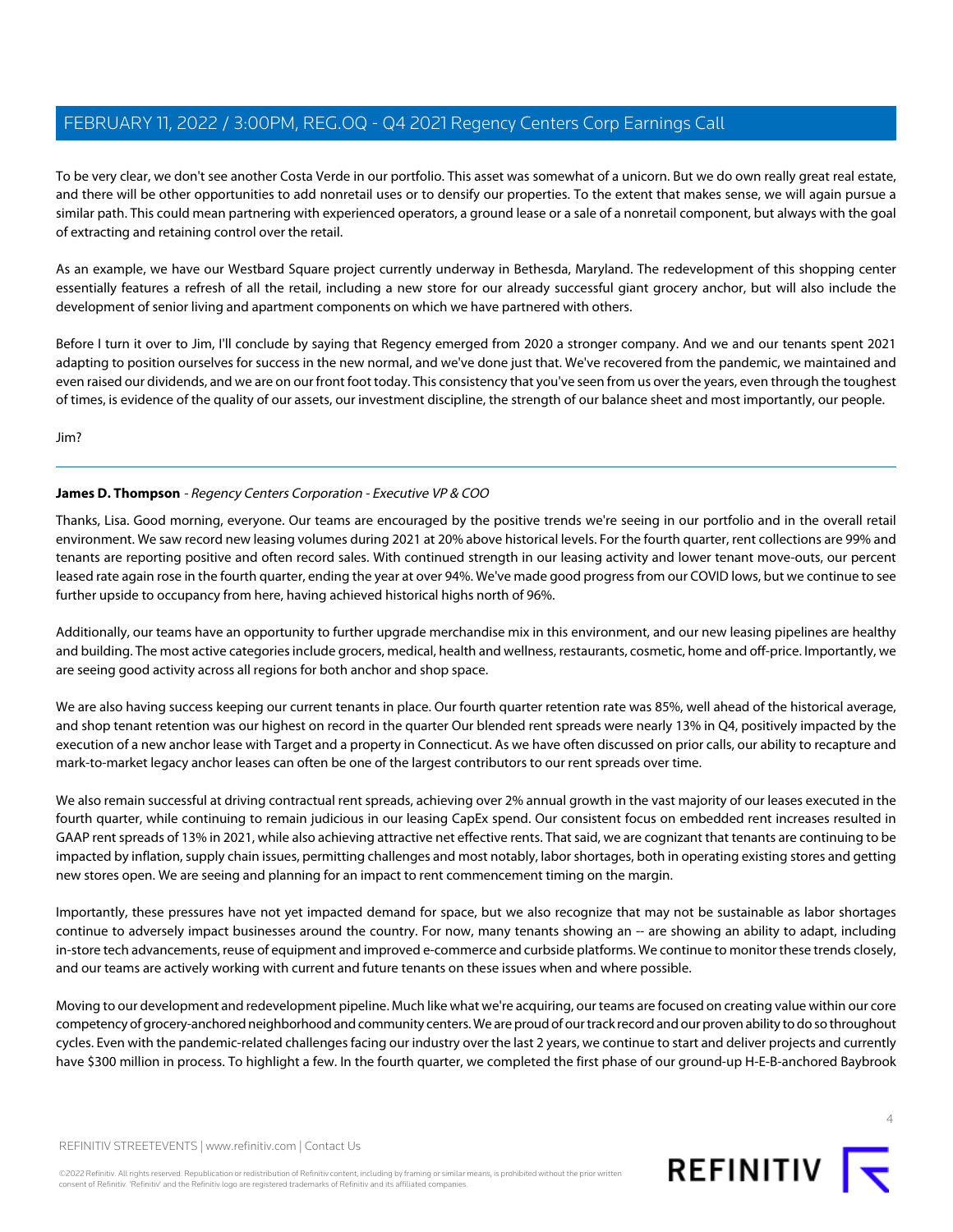development in Houston, and look forward to starting an additional phase of this successful project in the near future. We completed the redevelopment of the Publix-anchored West Bird Plaza in South Florida this quarter.

This project included a complete teardown and rebuild of an older public store as well as (inaudible) and site work improvements to the entire center. The immediate impact of significantly enhanced sales volumes of the grocer over pre-redevelopment volumes, coupled with the modernization of this very well-located asset, will enable us to significantly upgrade the merchandising mix and keep the center competitive and relevant for years to come.

At the Cambridge -- at the Abbot and Cambridge, Massachusetts, we have seen increased leasing activity and anticipate tenant openings later this year. The crossing Clarendon outside of D.C., we are nearing construction completion, and happy to report that we are now over 95% leased.

Looking ahead, we continue to target project spending in the range of \$150 million to \$200 million annually. While our development teams are seeing inflationary pressures on material and labor costs, we are carefully monitoring these increases and adjusting our underwriting. Importantly, we've been able to maintain our targeted project yields. Our teams are being proactive on securing bids, ordering materials early and utilizing our scale, relationships and connections to mitigate our risks as effectively as possible.

In summary, our team is optimistic about the current retail environment and the positive momentum we are experiencing across all regions in leasing, development and redevelopment.

<span id="page-4-0"></span>Mike?

# **Michael J. Mas** - Regency Centers Corporation - Executive VP & CFO

Thank you, Jim, and good morning, everyone. I'll start by addressing fourth quarter results, provide some color around sources and uses relating to recent transactions, and then walk through some highlights of our initial 2022 guidance.

Fourth quarter NAREIT FFO was positively impacted by a few items worth mentioning. Uncollectible lease income was a positive \$6 million in the quarter, and you can see the components of this detailed on Page 33 of our supplemental. Additionally, similar to last quarter, straight-line rent benefited from the reversal of reserves triggered by the conversion of some cash basis tenants back to accrual. This noncash accounting impact benefited uncollectible straight-line rent by about \$7 million. To reiterate, straight-line rent does not impact our core operating earnings, but these conversions created an outsized benefit to NAREIT FFO in each of the third and fourth quarters. Following the conversions back to accrual, we now have 17% of our ABR remaining on a cash basis of accounting. For this smaller pool, our cash basis collection rate was 94% in the fourth quarter.

From a balance sheet perspective, we ended the year with full capacity on our revolver and we have no unsecured debt maturities until 2024. Total leverage is back to well within our targeted range of 5 to 5.5x. The acquisition of Blakeney, which closed in November, was funded with cash on hand and our share of proceeds from dispositions completed in the fourth quarter. The acquisition of the Long Island portfolio, which closed just prior to year-end, was funded with the sale of Costa Verde in early January. Notably, and the challenge that often goes under the radar with dispositions of long-held assets, in the last year, we've been able to sell nearly \$250 million of properties on a tax-efficient basis by structuring 1031 exchanges.

Turning to guidance. Please be sure to review the very helpful detail in our press release and business update slide deck posted to our website. While our earnings have historically been more visible and predictable, our 2021 earnings were impacted by a few cash basis accounting adjustments that complicated the picture heading into this year. These include prior year reserve collections and straight-line rent reversal impacts, where it appears as if expectations around these items resulted in meaningful variability in Street estimates. To add some clarity, we've increased the transparency even further in our guidance disclosure relating to these items.

Regarding the collection of prior year reserves, last year, we collected \$46 million that we had billed and reserved in 2020. This year, we expect to collect about \$13 million of revenues billed and reserved in prior years. These impacts are only related to the timing of revenue recognition, and this timing difference represents a \$0.19 per share decrease in NAREIT FFO year-over-year in 2022.



©2022 Refinitiv. All rights reserved. Republication or redistribution of Refinitiv content, including by framing or similar means, is prohibited without the prior written consent of Refinitiv. 'Refinitiv' and the Refinitiv logo are registered trademarks of Refinitiv and its affiliated companies.

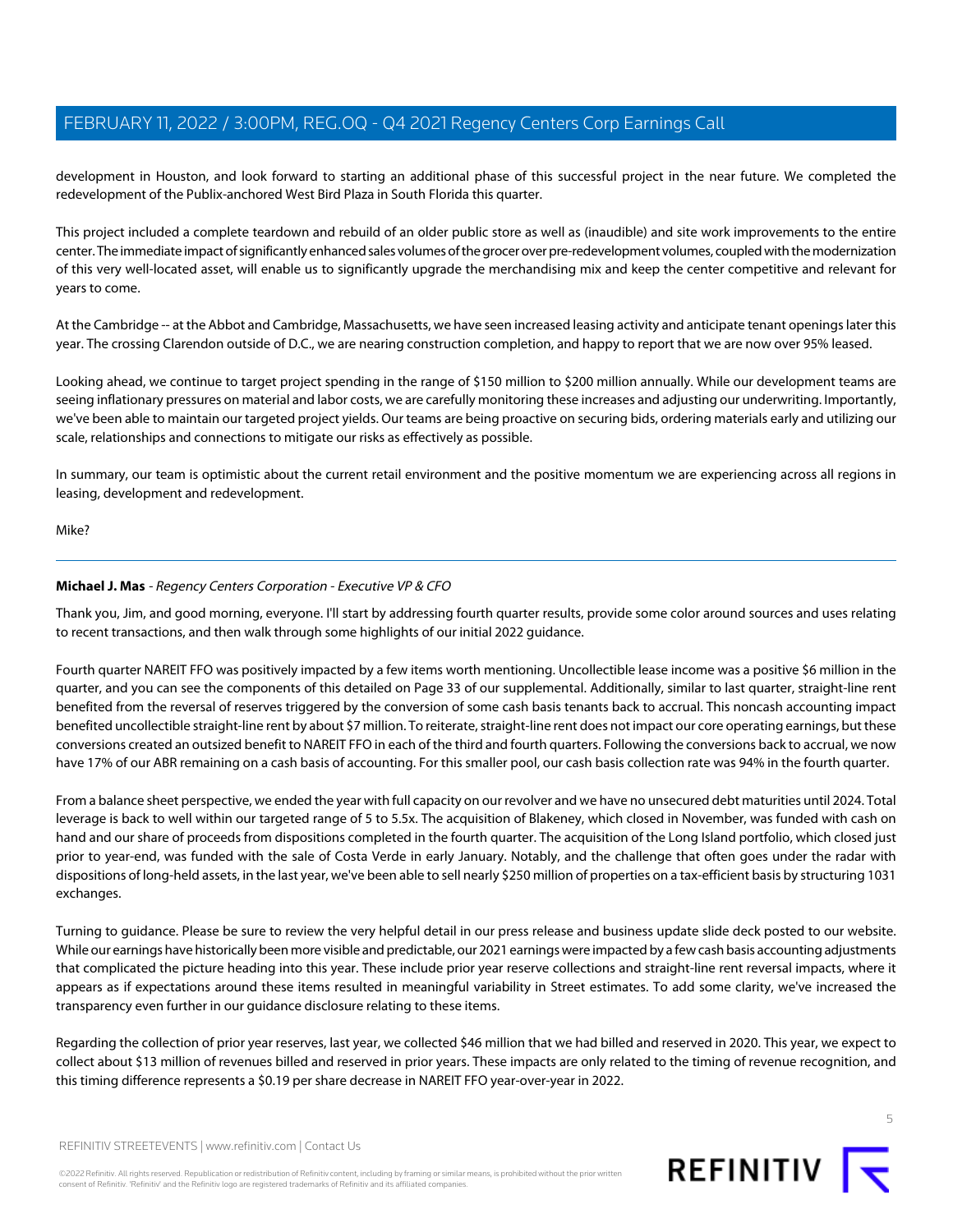One of the other big variances, as I mentioned, is the noncash impact of straight-line rent reserves. Last year, we recognized \$43 million of noncash revenues, which included \$13 million driven by the conversion of tenants from cash basis back to accrual. This year, we are forecasting roughly \$28 million of noncash revenues. That's a \$0.09 per share difference impacting NAREIT FFO. And as we've mentioned on prior calls, we only plan to include the cash to accrual conversion impact and forward-looking guidance as tenants are converted. So right now, we have zero impact in our 2022 guidance relating to future conversions.

We mentioned on the last call that the JV promote was recognized in Q3 '21, would not recur in '22. And we also discussed that our quarterly net G&A run rate would be higher in '22, driven by annual salary increases, filling open positions and returning to more normalized levels of T&E... Collectively, these impacts are another \$0.14 at the midpoint. We hope you find this walk-through of material and unusual impacts helpful.

Pivoting to same-property NOI growth, after adjusting for prior year collections, we are forecasting growth of 3.5% at the midpoint. That's \$0.16 per share of incremental positive FFO growth. We will continue our practice of disclosing the same-property NOI growth range, excluding prior year collections for as long as they meaningfully impact our results, providing some reflection of a more normalized growth rate where the primary contributing component is base rent growth.

One last reminder on same-property NOI. Recall that in the first quarter of last year, we were still recording meaningful uncollectible lease income at nearly \$18 million when excluding any impacts from prior period collections. This compares to roughly \$2.5 million in the fourth quarter of '21. So as we look to the cadence of growth by quarter during '22, we are anticipating a higher growth rate in the first quarter relative to the other three. Also included in guidance, we expect transaction activity will be accretive to earnings this year. And while on the surface our disposition guidance exceeds acquisitions, remember that the acquired Long Island portfolio closed on December 30. So the impact is really that of a 2022 purchase. We have about \$65 million remaining of unsettled forward ATM equity, and expect free cash flow from dividend payments north of \$130 million this year, all of which supports and funds our investment pipeline and future growth opportunities.

Finally, a quarter ago, we talked about NOI getting back to 2019 levels on an annualized basis during the first half of 2022, and that was 6 months sooner than we had originally anticipated. But we're pleased to report that in the fourth quarter of 2021 and after excluding prior year collections, total NOI has now recovered back to 2019 levels. As Lisa alluded, with the recovery behind us, we've now pivoted our mindset toward growth in 2022 and beyond.

And with that, we look forward to taking your questions.

# **QUESTIONS AND ANSWERS**

# **Operator**

<span id="page-5-0"></span>(Operator Instructions)

Our first question comes from the line of Rich Hill with Morgan Stanley.

**Richard Hill** - Morgan Stanley, Research Division - Head of U.S. REIT Equity & Commercial Real Estate Debt Research and Head of U.S. CMBS

I suspect you're going to get a lot of questions about the guide, but I'd like to start off by saying I think you've done a really good job of bridging that. So thank you for it. I have more -- maybe more of a strategic question to kick us off. Occupancy looks like it's around 100 basis points below '19 levels.

Curious if you can give us the time line for full recovery. And more importantly, when does your calculus begin to change from occupancy recovery to gains on pushing rents more. So it's sort of like Lisa, what you were talking about pivoting to offense, just a strategic question, how close do you think you are to really pivoting?

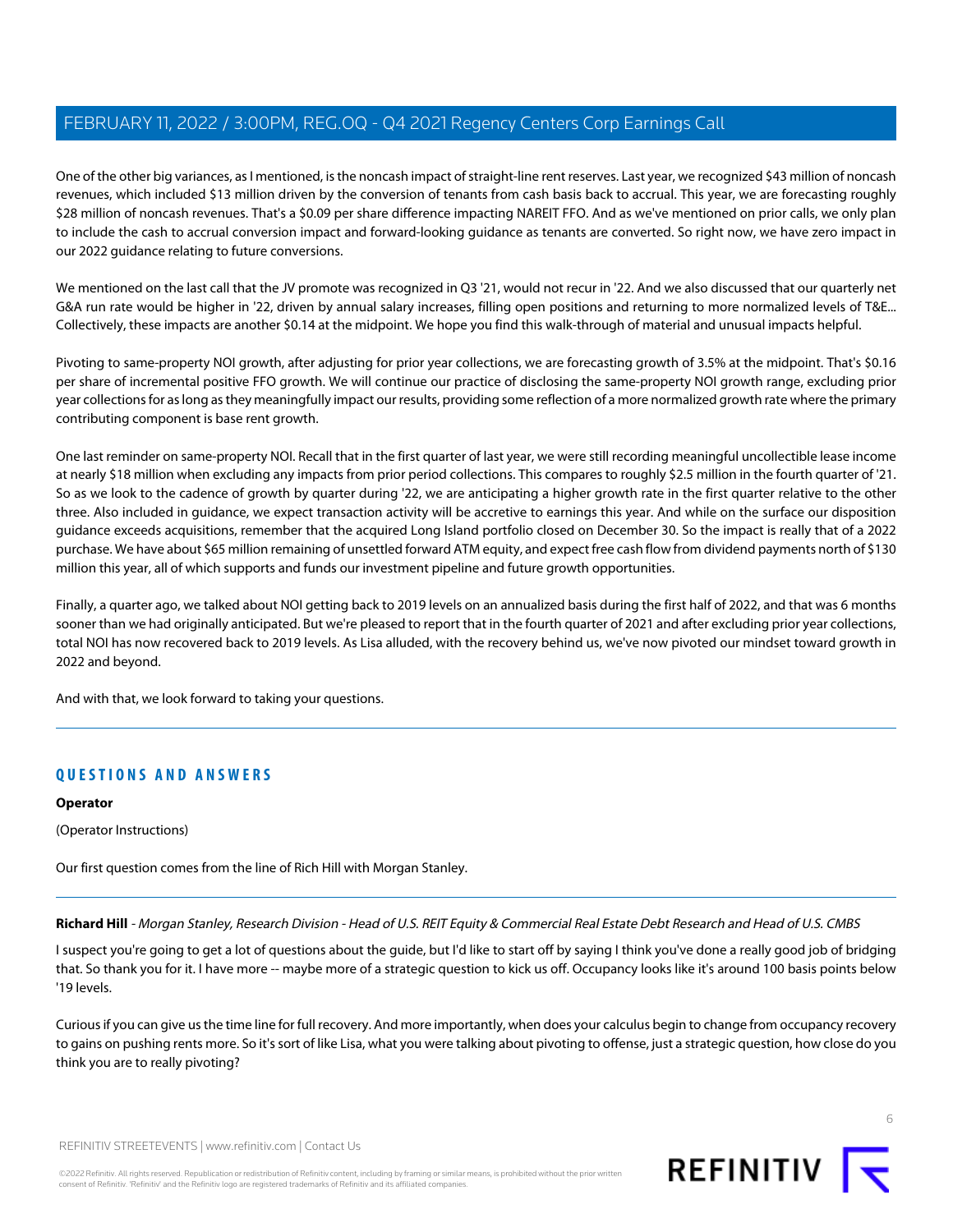## **Michael J. Mas** - Regency Centers Corporation - Executive VP & CFO

Rich, this is Mike. Let me start and then Jim will provide some color as he sees the releasing environment. And let me first say, I appreciate your comments on the disclosure. We absolutely understand the complexity and the noise that we've lived through in '20 and '21 and anticipated that and are trying to help as best we can.

From an underlying assumption perspective on our same-property NOI growth range, we are planning for increases in both top line percent leased as well as commenced occupancy rates in the 75 to 100 basis point range, that is what's underlying and supporting our midpoint of 3.5% growth, which largely is coming from base rent growth.

Recall, we're also getting about 1.3% of contractual increases contributing to our top line NOI as well. With respect to pricing power, I'll let Jim jump in and provide some color on how the teams are attacking our rollover.

#### **James D. Thompson** - Regency Centers Corporation - Executive VP & COO

Yes, Rich, as you saw, our spreads are getting better. We had roughly 13% this quarter on a blended basis. When you couple that with the embedded rent steps, we continue to get it over 2% in the vast majority of our spaces. The prudent leasing capital spend that we're doing is driving really good GAAP rents as well as net effective rents. And combined, when you look at that whole package, that's what we're looking at as far as the positive direction for long-term growth in the portfolio. The demand continues very strong across all regions, like I indicated in the prepared remarks. We think that will continue to, at least in our portfolio, continue to have the leverage shift more towards the landlord side, we believe, as spaces do get more occupied, I think we'll be able to drive even harder deals.

But I think to stay at home change in the entire retail landscape, I think it's been very positive for us and our product type. We are close to homes. We are in generally very strong demographic, high-density marketplaces, not a lot of urban locations. So that has played well for our product type and we continue to see that as a positive vehicle to help support our demand going forward.

#### **Michael J. Mas** - Regency Centers Corporation - Executive VP & CFO

And Rich, one last comment because I realized you were asking a little bit about forward total recovery. Importantly, to highlight our top end and how we think about kind of maximum occupancy, we are 96% is where our eyes are. We think our portfolio and the quality of our assets and the historical performance of them would support a 96% occupancy rate. You drop about 150 basis points off of that for a commenced occupancy rate. So not only do we see 75 to 100 basis points supporting our '22 growth, we see growth beyond that of similar rates of increases.

And if you think about our post GFC recovery progress, this is -- this recovery is on a -- 70 to 100 to is a little bit below what we experienced post GFC, but we did have more room -- more vacancy coming out of the GFC, more space to fill than we do now. This trajectory feels right to us, feels healthy and feels appropriate for that long-term recovery.

**Richard Hill** - Morgan Stanley, Research Division - Head of U.S. REIT Equity & Commercial Real Estate Debt Research and Head of U.S. CMBS

Got it. So as I think about this, it sounds like to me, a year from now, knock on wood, you're going to have -- you're going to be in a pretty good place back to where you were prior to the GFC. 2021 was obviously a remarkable year of recovery. '22 is sort of blocking and tackling and a little bit of a transition to get back to that level where we were prior to -- we always said the GFC got COVID. It sounds like you're going to be in a really good place 12 months from now. Is that fair?

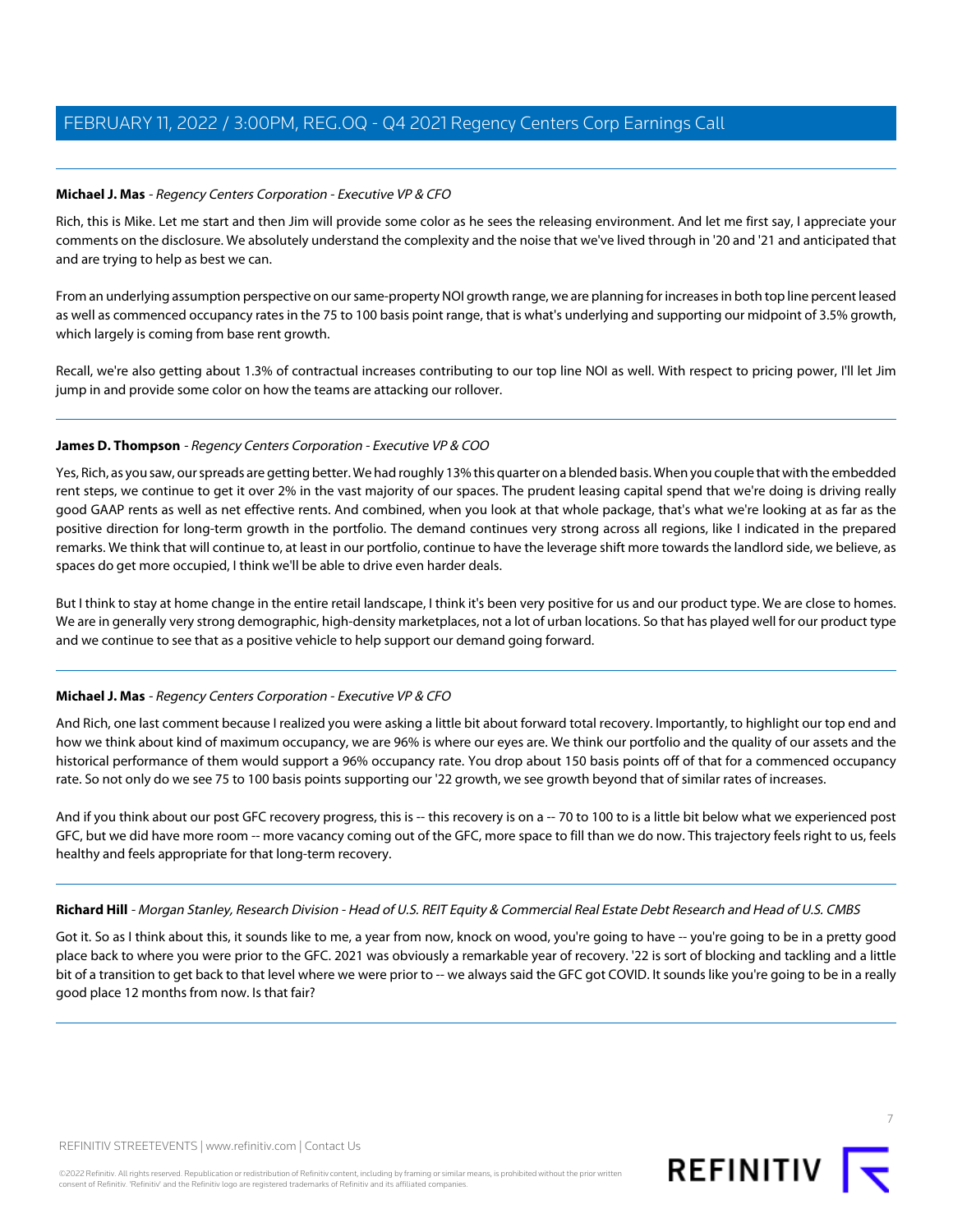#### **Lisa Palmer** - Regency Centers Corporation - President, CEO & Non Independent Director

Absolutely. And I think that, that's a really good point, Rich. So our NOI really has recovered. Our total NOI has recovered. And I have the utmost confidence that when we look at how we will perform in 2022 from an earnings perspective, despite the complexities that we talked about with the guidance that our recovery will stack up really well versus 2019 versus everyone else in the sector.

And that's with our balance sheet actually being even better positioned today. Our net debt to EBITDA is lower today than it was with going into COVID, and that was with maintaining and raising our dividend. So we feel really good about it, and we feel good about 2022.

#### **Operator**

<span id="page-7-0"></span>Our next question comes from the line of Katy McConnell with Citi.

#### **Mary Kathleen McConnell** - Citigroup Inc., Research Division - Research Analyst

So I just had two more questions on guidance. And the first is within your same-store guidance range, what are you assuming for new bad debt expense this year versus 2021? And secondly, understanding the straight-line guidance will only be updated as those cash tenants are converted back to accrual, or can you maybe help us quantify how large that total impact could be in theory if that entire pool was converted back to accrual method tomorrow.

#### **Michael J. Mas** - Regency Centers Corporation - Executive VP & CFO

Sure. I appreciate those questions, Katy. From a bad debt expense perspective, so let's talk about current year billings is the question. In 2021, we ended the year at about 175 basis points of bad debt expense on 2021 billings. As we think about our underlying assumptions going into '22, we see improved -- improvements in our cash collection rates. And we're calling for about in the area of 100 basis points on a comparable basis in dollars, that's equating to about \$10 million of improvement.

We could do better than that on the top end, but we -- and we provided for maybe a little bit less collection on the bottom end. But at the top end, we could see us returning to our historical averages by year-end -- so not on an average for '22, but by year-end. And that historical average to remind you is about 50 basis points of billed revenues. And that is where we anticipate ultimately recovering to.

The question on straight-line rent is a good one, and I'd point you to Page 34 of our supplement, where we've been breaking down our more diligently our COVID disclosures. What you'll see there is a reserve on our straight-line rents of \$33 million. So this is getting to your point of what is the maximum potential in theory, that \$33 million is the maximum potential, but a heavy dose of caution there, Katy, on whether we can -whether we will ever eventually convert all of those tenants back to accrual.

<span id="page-7-1"></span>Recall, we have 17%, as I indicated, on a cash basis of accounting today. There is some visibility as we sit here in mid-February to converting more tenants in the first quarter. I think just to give you a number on that, our outlook calls for in the area of \$5 million of potential conversion income on an FFO basis, noncash. We're on an as-converted basis, and we'll continue to update everyone as those conversions occur.

#### **Michael Bilerman** - Citigroup Inc - MD

It's Michael Billman here with Katy. Maybe Lisa or Mike, maybe just stepping back, overall, and I recognize there's a lot of complexities with the prior reserves and noncash income that clearly, at least, it appeared as though -- the Street got a little bit ahead of itself and it's not only to you, obviously, other companies across other sectors as well that impacted, but when you sort of compare your line item guidance relative to the Street, it would seem at least half of it is more core related, lower core NOI, bit higher interest expense, higher G&A, even above the levels that you had sort of previously indicated.

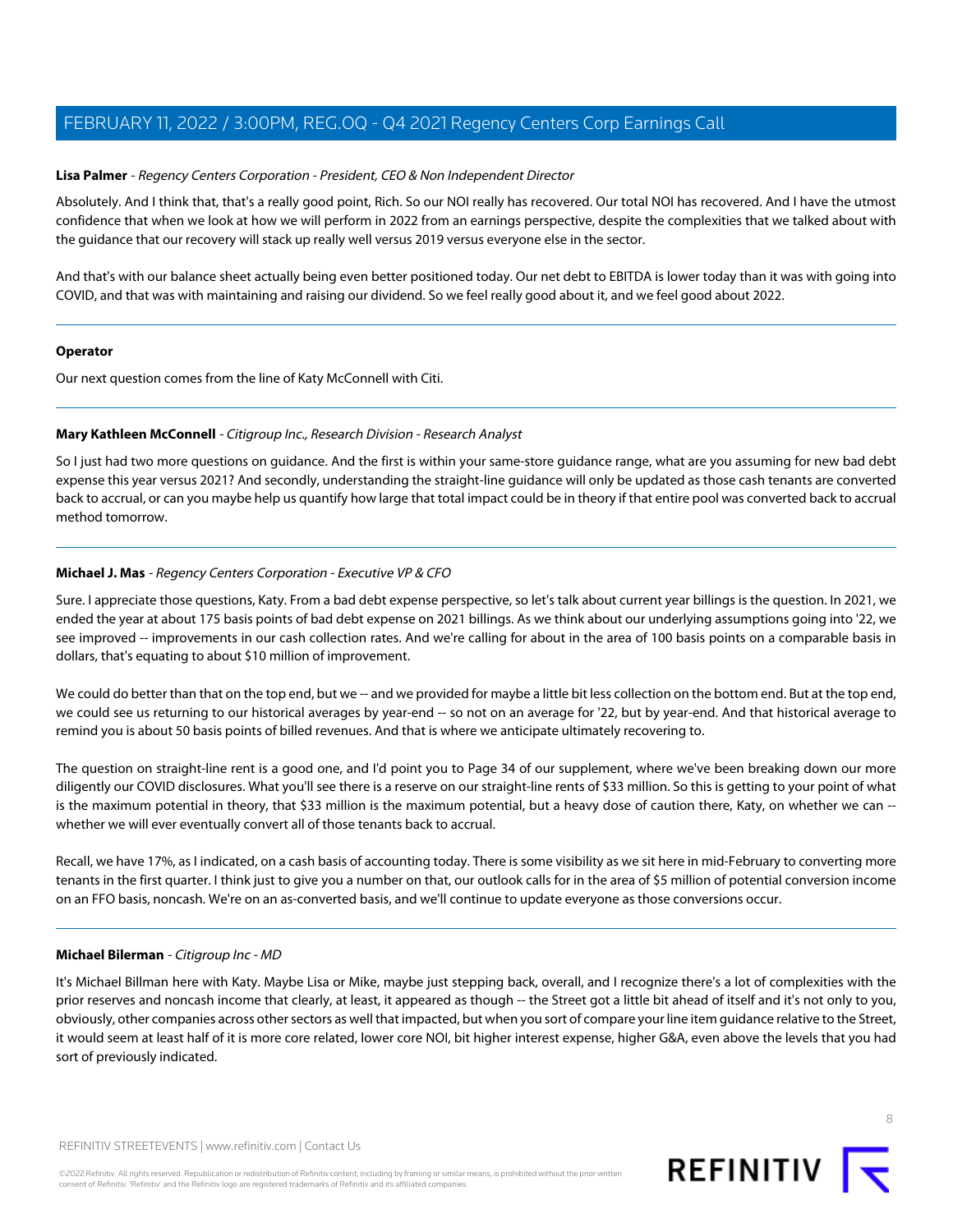And so missing the Street by 5% or 6%, half of that being core, how do you look at that item because I don't think all of this is truly just reserves and noncash? There seems to be some either conservatism in your views or that the Street just got way ahead of itself. And so I'm just trying to understand from your vantage point, how you look at things and how you're going to pivot to stronger FFO growth as we roll into '23 and '24?

# **Michael J. Mas** - Regency Centers Corporation - Executive VP & CFO

I appreciate the question, Michael. And I would agree a little bit with Street maybe getting a little bit ahead. Just to walk through some of the details just that we're all on the same page, yes, the noncash conversion item is a major component of the decelerating growth, right?

So if you just look at the fourth quarter on a run rate basis, that's \$0.05 of our issue going forward. And again, we're not guiding on future conversions, although let me reiterate the potential Q1 conversion of about \$5 million. Then we get into what we still call our core, which includes prior year collections, and that is an unusual and material moving item.

That component of ULI is going to be about -- is about a 3% impact to the fourth quarter. So that is impacting our run rate going forward. And as effectively, Michael, absorbing our good, healthy growth in base rent and NOI going forward in our 3.5% guide on that line item, which leads and isolates on the core or increase in G&A as a drag. And again, that's an item that we identified in the third quarter call. We wanted to make sure that people's run rates for quarterly G&A was in the \$20 million range, which was about a \$2 million increase per quarter over what we experienced in '21.

On that line item, just for some context, as I said on the call, we're filling open positions. We've increased our -- we had our annual salary increases. A big line -- a big component of our increase is returning to normalcy on the T&E front. Our teams are back on the road. We are reinflating those line items to 2019 levels.

That's about 40% or so of our forecasted increase in G&A. And then I need to mention that and remind everyone, we did have an unusual onetime negative G&A impact in '21 related to LTI forfeitures. We had some departures, most notably at the CIO level, and there was a onetime impact that benefited '21 that will not recur in '22.

You put all that together, and I think you want us to boil us down and think about and hear how we're thinking about the business. Looking through prior year collections and thinking about the midpoint of our core range, that's a 3% increase as we're thinking about our core operating business. And if you think about the upper end of that range and trying to compare it to 2019, we're only 2% off of that reported number as a -- if we want to put a line in the sand as 2019 recovery.

So we feel -- as Lisa said, we feel great about the outlook for '22. We are on the right vector of recovery on the leasing front, and we're looking forward to growth from this point forward.

# **Michael Bilerman** - Citigroup Inc - MD

And you feel like it's an accelerating growth into '23 and '24 because ...

# **Lisa Palmer** - Regency Centers Corporation - President, CEO & Non Independent Director

I think that it goes back to what we just answered with regards to the continued ability to increase our occupancy. And we do feel -- we feel good about that. We still have room to run. And the fact that also, I think -- I appreciate the question, Michael, about the different line items, if you will.

But as I think about it, and Mike, I can't articulate it better than Mike did. The core business is the same property NOI guide, excluding all of that prior year noise, and that's a midpoint of 3.5%.

 $\circ$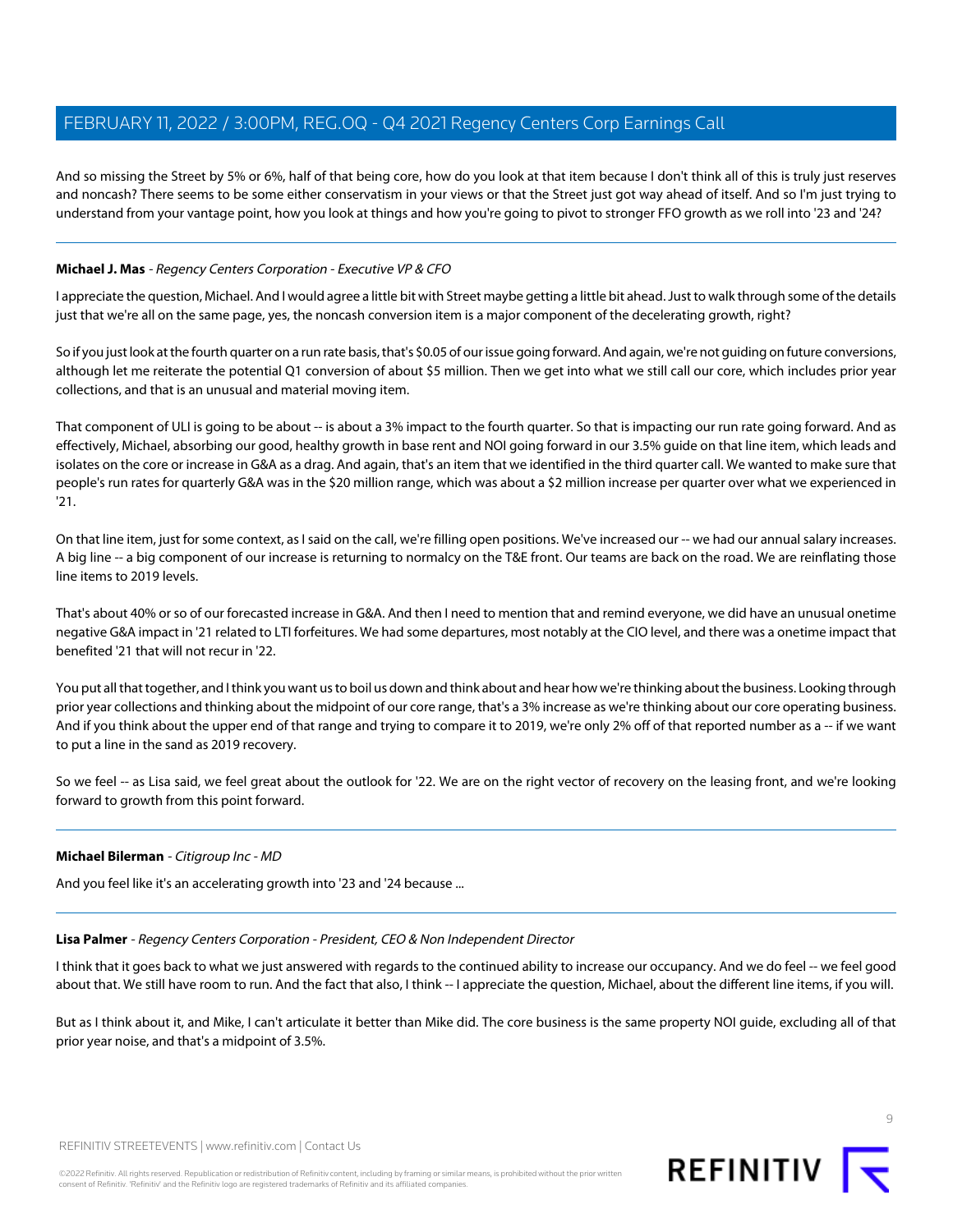That's growth to me and continued growth. And I think it's really important to not brush over the fact that I said our net debt to EBITDA is lower today than it was entering COVID. We have capital, we have room to run. We are looking for opportunities. Our development pipeline is refilling, and we are really active in the acquisition arena, \$500 million last year. So yes, I believe I have a lot of confidence on the future growth of -- for our company.

## **Michael J. Mas** - Regency Centers Corporation - Executive VP & CFO

And philosophically, we -- as you know, we don't guide on speculative transactions on the acquisition front. We have \$30 million in our '22 quidance. That is an opportunity in the Pacific Northwest that is under contract, and we feel great about closing. But as Lisa said, and we've indicated throughout '21, with our balance sheet and our free cash flow levels exceeding \$130 million, we're on our front foot on the investment front and looking forward to putting that -- those opportunities to work.

## **Michael Bilerman** - Citigroup Inc - MD

Yes. I think investors are just trying to understand to my last comment, I'll yield the floor. But just trying to understand, Lisa, exactly with that top line positive growth, and you can see the occupancy going up and all the initiatives, the transaction activity, the development, redevelopment that it should ultimately translate into better growth and with a disappointing guide, I think investors are sort of questioning that it may make sense to go the federal route and sort of lay out the multiyear building blocks to your growth so that people can get comfortable that, that top line same-store growth is really going to drive bottom line earnings growth and dividend growth.

And I know the dividend was never cut and that's an important part of everything and the balance sheet is in a good position. It may just need a little bit more guidance to the Street so that we can see this multiyear growth platform come into effect.

# **Lisa Palmer** - Regency Centers Corporation - President, CEO & Non Independent Director

Sure. Absolutely. And I want to make sure, I think the team has done a tremendous job of providing the individual components. So I want to make sure that I recognize that of the team. And -- there -- it is a lot of onetime things in 2021, which I believe that we have very specifically already laid out, but I appreciate the comment, Michael. We not only maintained the dividend, we actually had a pretty significant increase, too.

#### <span id="page-9-0"></span>**Operator**

Our next question comes from the line of Michael Goldsmith with UBS.

# **Michael Goldsmith** - UBS Investment Bank, Research Division - Associate Director and Associate Analyst

Lisa, 2021 is a pretty unique year for retail where the consumer benefited from stimulus and child tax credits. There was a shift from services to good as we enter 2022, we're facing with some of these factors reversing plus we've got inflation, which could leave into discretionary dollars. What is your outlook for kind of the consumer and retail for the year? And given your focus on grocery-anchored centers, do you feel like you're really well positioned to kind of stay the course even if this 2022 becomes a little bit of a volatile year for retail and the consumer.

#### **Lisa Palmer** - Regency Centers Corporation - President, CEO & Non Independent Director

Mike, I think you answered the question for me yourself. I do feel -- I believe that there's no question that there's a lot of impacts to the consumer. But with regards to the part of the retail sector that we are playing in, if you will, is the best positioned.

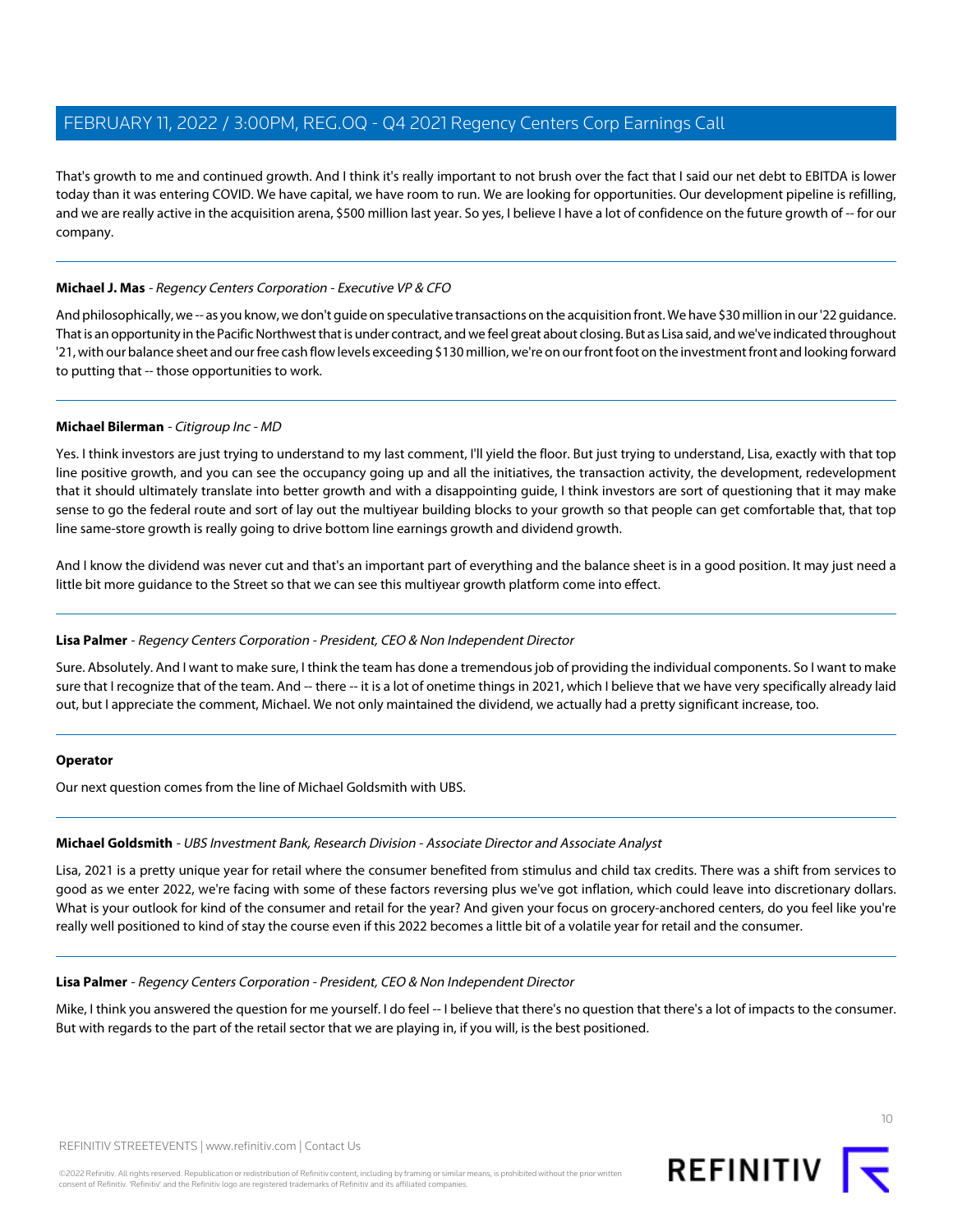So Jim said it in his answering the occupancy question, being close to people's homes. So there's no question. I mean, we all read the same data and news articles. Some of the largest increases for -- that are impacting families are in gasoline and in energy and people are staying closer to home, which is a little bit of a tailwind, if you will, even in spite of the headwinds of rising prices, it's a tailwind for suburban shopping centers and for grocery-anchored shopping centers.

People are eating at home more often. And when they're not eating at home, they're staying close to home to eat. So again, it's benefiting our product type. We're seeing it in sales at our shopping centers. Our sales are up not just over 2021 and 2020, but over 2019, kind of a more normal environment, if you will.

So our outlook is still really bullish on grocery-anchored shopping centers, and you're seeing that translate into the demand for that product type as well in the transaction market.

# **Michael Goldsmith** - UBS Investment Bank, Research Division - Associate Director and Associate Analyst

That's helpful. And then, Mike, on the guidance, thanks again for the detailed breakdown. Can you outline some of the items that may not be included in your guidance, you talked about future transactions and acquisitions. And then at the same time, your guidance calls for same property NOI growth of 2.75% to 4.25% ex the term fees and the prior year reserve collections. If we back out some of the outsized expense recovery from the prior year, does that kind of reflect the go-forward growth algorithm of the core business?

#### **Michael J. Mas** - Regency Centers Corporation - Executive VP & CFO

Sure. I think much like you do with Lisa, I think you answered some of that there, Michael. We do exclude transaction activity, again, kind of as a rule at Regency's philosophically, and we just don't -- we just want to set those expectations for us internally into making poor investment decisions. So those will all be incremental as we move forward.

Within the same property NOI line item, I appreciate you bringing up the tough comp in Q2 from '21. We did have an outsized recovery experience in '21 that will not recur in '22. That's about a 50 basis point drag. What we're -- essentially, that's -- there's 3 big components to the same property growth at the mid. It's 400 basis points total, 300 basis points coming from base rent growth and 100 basis points coming from improvement in ULI and I went through that assumption on bad debt expense on a previous question.

And then that drag of 50 basis points is bringing us back down to the 3.5%, 4% compared to historical averages is pretty healthy. You've heard us and followed us and heard us talk about 2.5% to 3% on a stabilized basis being a normal rate of growth annually for Regency.

So 4% would reflect a rising level of occupancy, which we articulated in that 75 to 100 basis point range.

#### <span id="page-10-0"></span>**Operator**

Our next question comes from the line of Floris Van Dijkum with Compass Point.

**Floris Gerbrand Hendrik Van Dijkum** - Compass Point Research & Trading, LLC, Research Division - MD & Senior Research Analyst

I had a question on -- the -- obviously, we saw the -- we've heard about the Donahue Schriber transaction going at a very low cap rate, and we've heard some of your competitors and peers talk about that cap rates are going lower. As you think about allocating capital over the next year or two, Lisa and Mike, how are you thinking about that when you're weighing developments versus new acquisitions because new acquisitions clearly are going to be at lower comp rates than what they've occurred over the last 18 months. And then also maybe talk a little bit about your differentiated approach to development relative to your 2 large cap strip peers? And can you put enough capital to work in that space in your view?

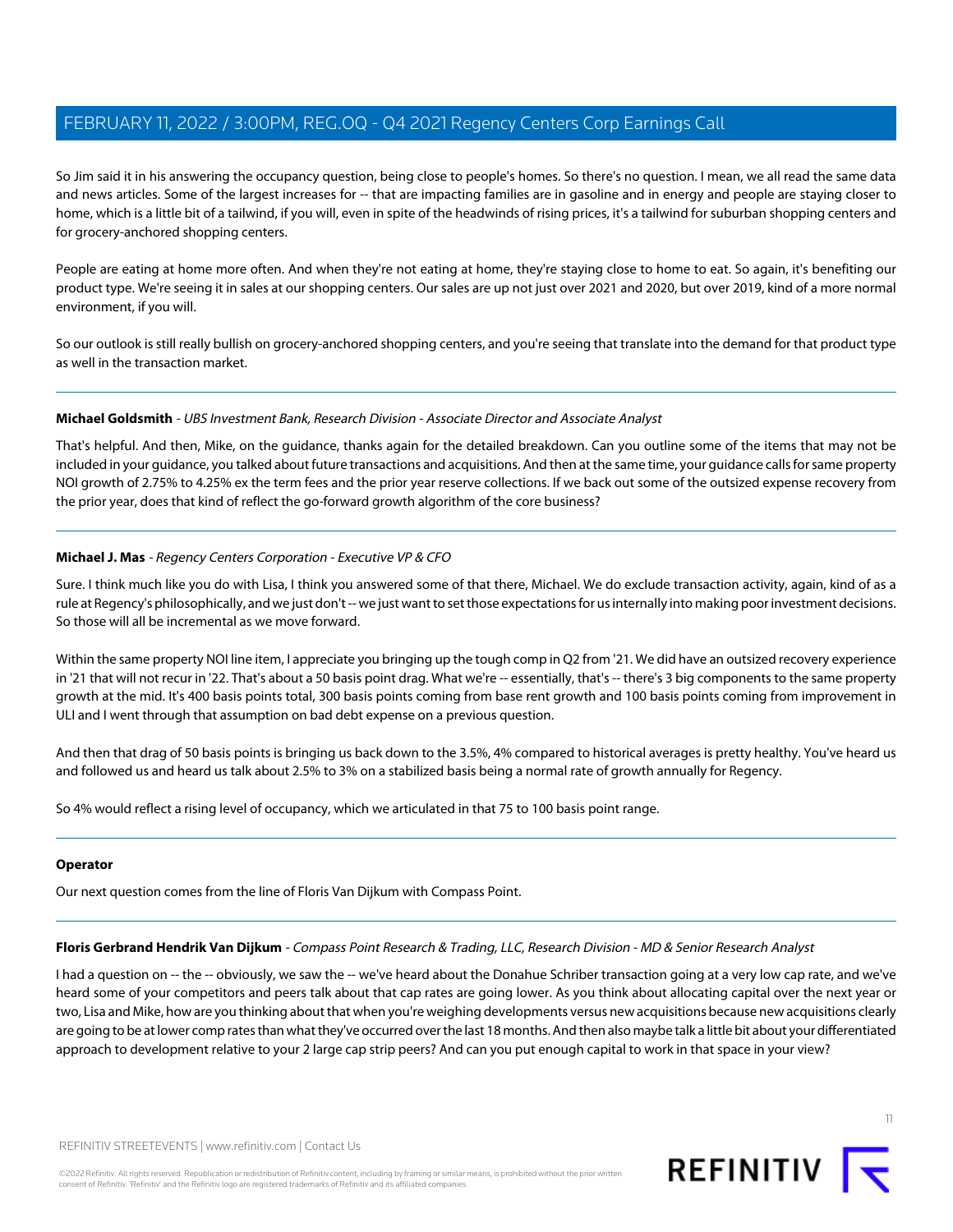# **Lisa Palmer** - Regency Centers Corporation - President, CEO & Non Independent Director

I'll start and allow Mike to add any color as needed. So Floris, we strategically and how we think about putting capital to work, we have not changed our point of view and we do look at investments holistically. And we always say the best use of our capital is to reinvest back into the centers that we already own, and we know really well, and we are constantly intentionally and intensively managing those assets to do that.

And we have a pretty good track record of doing so and putting capital to work there and getting really good risk-adjusted returns with that capital. But those opportunities are limited, as you pointed out. I mean, that is not an unlimited open check, if you will.

And then we also use our free cash flow and balance sheet capacity to invest in ground-up developments. And again, I think we have the best team in the business. We have the best track record in the business. We have as we said -- as the Costa Verde sale will show you, we have once again really refocused on our bread and butter on what we do best, which is grocery-anchored shopping centers.

And we've had -- we still are enjoying a lot of success there. Just in the past, I lose track of time, but we have a publix underway here. I can almost see it outside of my window -- in Jacksonville, we just -- we're ready to potentially start Phase II of an H.E.B. that we actually greenlighted during COVID. Many of you have had the opportunity to see our recently completed Wegmans in Raleigh.

We've got a publix underway in Richmond, and I can go on and on and on. We've got a fantastic team, and we will continue to get more than our fair share of those opportunities. And as we all know, grocery is growing, and we're going to continue to have the opportunity to do that.

And then with acquisitions, I think Blakeney, Long Island, again, success, Pruneyard prior to that, we -- when we have boots on the ground. We have the team in the ground, we have relationships, really important that help bring opportunities to us and we do have a cost of capital advantage when we're able to use that and use our expertise and see an opportunity to add to the quality of our portfolio and add to the future growth rate of our portfolio, we're going to take advantage of it, and I feel really confident that we'll do that.

# **Floris Gerbrand Hendrik Van Dijkum** - Compass Point Research & Trading, LLC, Research Division - MD & Senior Research Analyst

If I can add -- maybe I have another question here in terms of technology and data. I mean you are -- you were the largest owner, you're now the second largest owner, but you've had this wealth of information at your fingertips. Maybe if you can talk a little bit about how all of that information and getting the new information, particularly regarding cell phone usage or traffic at your centers?

How is that helping the business? How is that helping your small shop? And does that actually allow Regency to maybe boost in particular, small shop occupancy, which has always lagged our anchor occupancy. Are there things where you can actually monetize some of that technology and data and improve the economics of the business.

# **Lisa Palmer** - Regency Centers Corporation - President, CEO & Non Independent Director

I'll start and Jim can add to the extent that he has any little nuggets. But it is -- I appreciate the recognition of the size. I do think that scale matters. We talked about that going back to 2017 when we merged with Equity One. Just that one combination made a difference with relationship with tenants, with our ability to mine data, as you said, and also just the absolute levels of free cash flow that we have allow us to invest back in the business as well.

And that is in technology and in data analysis and in being able to do a little R&D and what can we do to help drive occupancy and drive higher rents in our shopping centers. And I think you continue to see that. And we have -- I mean our peers are doing some of the same as well. It's not as if we have a secret sauce.

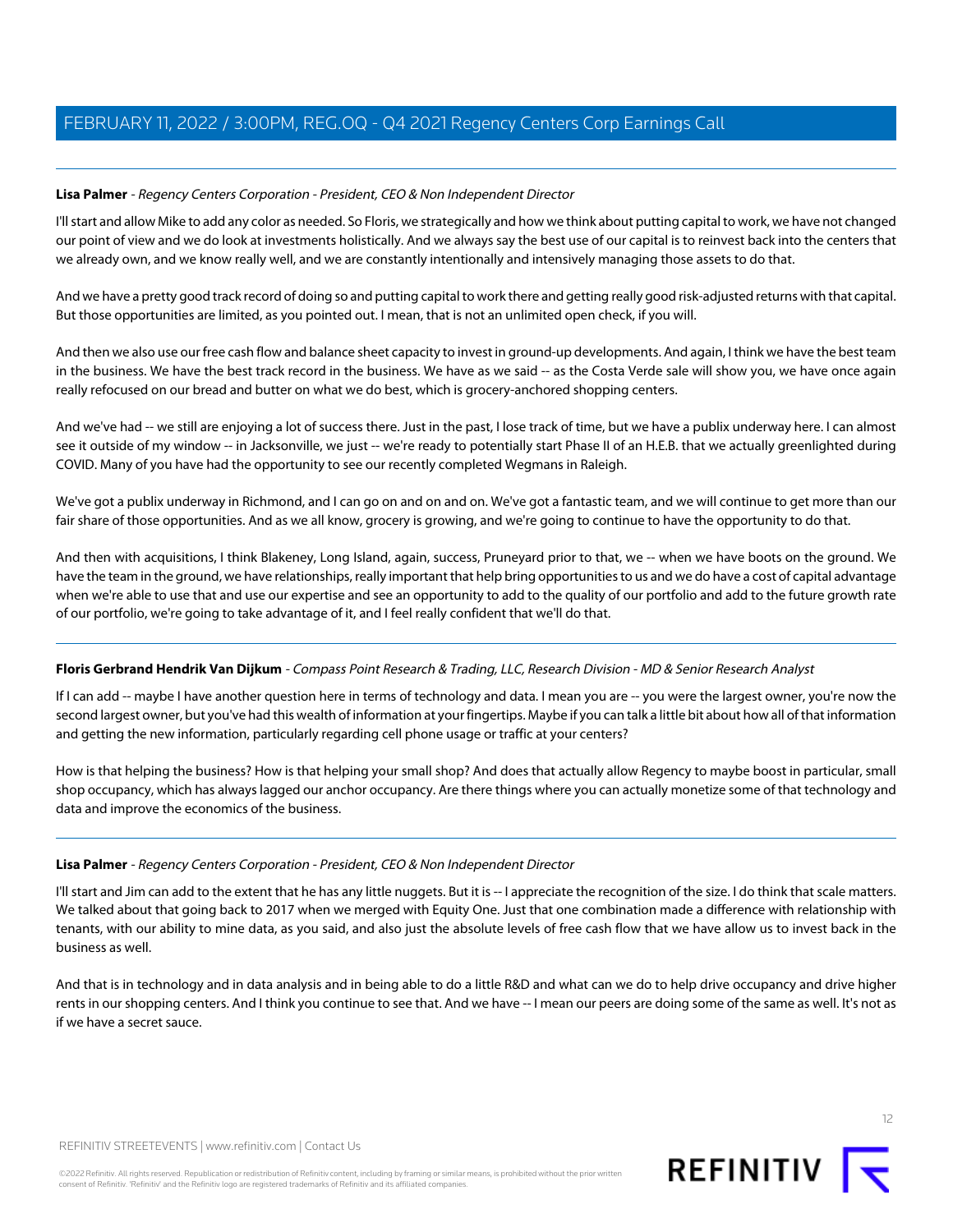I think we have all gotten better and more sophisticated, certainly over the 25 years that I've been here. And I think we're going to continue to do that. We're going to continue to be able to help our tenants and further drive occupancy, the higher the quality of the shopping center the more ability you have to do that. And I think, again, we are well positioned to do.

#### **Operator**

<span id="page-12-0"></span>Our next question comes from the line of Samir Khanal with Evercore.

#### **Samir Upadhyay Khanal** - Evercore ISI Institutional Equities, Research Division - MD & Equity Research Analyst

Jim, correct me if I'm wrong, but I think in your opening remarks, you talked about labor shortages and I think the impact on rent commencement times. Maybe just expand that on a bit kind of what you're seeing in your portfolio? Just trying to understand that a little bit more.

# **James D. Thompson** - Regency Centers Corporation - Executive VP & COO

Yes, Samir, obviously, it's a headwind that we see out there. I would say it has not been impactful to date. But we're cognizant of it and prepared to expect some delay on rent commencement. Probably the biggest challenge as I look at it today is still probably on the front end from the permitting perspective, the municipalities are still working from home from a lot of perspectives. It's hard to get plans approved.

It's hard to get inspectors out. So that's probably the one thing that we're having the hardest time circumventing and figuring out better ways to solve the problem because it's -- we really -- that's the toughest issue. Everything else we're getting creative like our -- we're figuring out ways to multiple options for different product types, how do you preorder items, preparing white box well before you need it. Things that we've always done on the margin, but now are just absolutely critical to think about what's Plan B and be ready to snap to Plan B, know what it is, execute on it without losing time.

So, so far, like I said, it hasn't been an impact, but eyes wide open, I think the labor issue is the one that kind of keeps me thinking about . And the impact, I think, is basically there. Supply chain, we're kind of working around, but the labor, hopefully, knock on wood, is starting to sort itself out.

# **Samir Upadhyay Khanal** - Evercore ISI Institutional Equities, Research Division - MD & Equity Research Analyst

Okay. And I guess, just my second question, I know you don't guide to transactions. But is there a way to sort of give us an idea of what that pipeline looks like today? I mean, how active is that maybe the volume of product you're currently looking at, whether it's portfolios, one-off assets. Just trying to get a sense of how much on the offense you can be this year considering where pricing is and you did that \$500 million and the ability to repeat that.

#### **Michael J. Mas** - Regency Centers Corporation - Executive VP & CFO

Let me sum here start a little bit from a financial perspective, and I'm going to let Lisa speak to our pipeline and our activity. And this dovetails a bit with question from Floris previously. It's -- we've talked a lot about growth.

We talked a lot about continued recovery in 2022 and beyond. And Lisa has been great about mentioning our balance sheet position. So if you put all that together, that organic EBITDA growth and us intentionally wanting to operate within this 5% to 5.5% balance sheet range and a starting point at 5.1% today, that is going to provide us with that capacity and firepower to continue to be proactive and on our front foot on acquisition activity.

You could -- I think the numbers, absent any more disruption and a more continual rate of growth, much like we're projecting in '22 in that 3% to 3.5% range, you could pretty easily rationalize a \$200 million to \$300 million acquisition pipeline that Regency can afford to bring on without undue



©2022 Refinitiv. All rights reserved. Republication or redistribution of Refinitiv content, including by framing or similar means, is prohibited without the prior written consent of Refinitiv. 'Refinitiv' and the Refinitiv logo are registered trademarks of Refinitiv and its affiliated companies.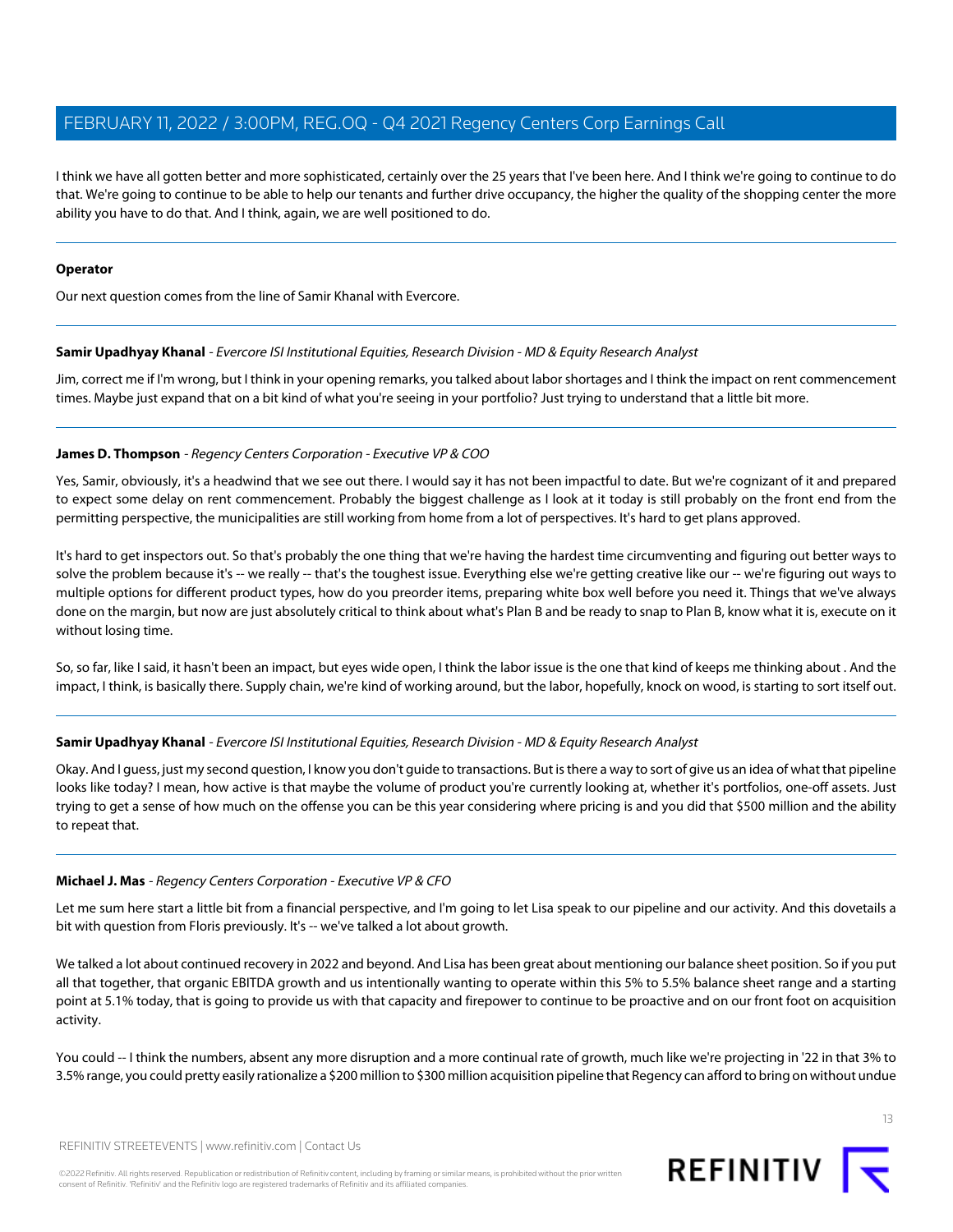pressure from our perspective to our balance sheet. And we're excited, and we think that capital -- so effectively, you're over leveraging those acquisitions without over-leveraging your total balance sheet, which is allowing us to be competitive.

#### **Lisa Palmer** - Regency Centers Corporation - President, CEO & Non Independent Director

I don't know that I have that much to add, but I think that if you do think about the guidance, and we did guide slightly. It says that we feel really -- we're really close to being able to announce that \$30 million acquisition. But there's a lot behind that as well that we are actively pursuing. It's just that it's never ever definitive in that world until it's definitive.

And so to the point about not wanting to get ahead of ourselves guidance because when we do acquire, it will be accretive. So to the extent that we couldn't meet the guidance, if you would, then we would be walking backwards. And instead, when we announce an acquisition, it's going to be accretive. And we are actively pursuing, and I feel confident that we're going to have some success this year.

#### **Operator**

<span id="page-13-0"></span>Our next question comes from the line of Juan Sanabria with BMO Capital Markets.

# **Juan Carlos Sanabria** - BMO Capital Markets Equity Research - Senior Analyst

First question would just be cap rate expectations, maybe a range of recognizing you don't want to negotiate against yourself. But how should we think about cap rates? I know you just said that they're going to be accretive, but just from a given you're using debt to fund it, it sounds like, but just what expectations do we have in mind for cap rates?

# **Lisa Palmer** - Regency Centers Corporation - President, CEO & Non Independent Director

That's a great observation, Juan. That is the point about being able to lean in with our balance sheet is that when we look at our weighted average cost of capital for new acquisitions, we can lean in a little bit more. But with that said, cap rates continued, as we said in our prepared remarks, compressed valuations rising. Floris indicated the report about one large portfolio that is in a sub-5 cap rate range. And as I spoke about, the demand for grocery-anchored shopping centers is really strong.

The competition is steep in the transaction market, and we continue to see cap rates in the 4.5% to 5.5% range depending on depending on how stabilized they are, how much growth there is to still harvest coming out of kind of the disruption from the last 2 years. But with that said, I go back to the team, we have 22 offices across the country. We have boots on the ground. We have a competitive advantage with our cost of capital. We have a competitive advantage with our experience and our expertise. And where like the Blake knees that were sub-5% or like the Long Island portfolio that was north of 5, there's going to be a little bit of a range, but it's going to be in that -- basically that band, if you will, for the quality that we're looking for.

#### **Juan Carlos Sanabria** - BMO Capital Markets Equity Research - Senior Analyst

Helpful. And then just a bigger picture question. Hoping you could help us frame how rents have moved or grown and kind of what you're expecting going forward on that front? And compare that to cost growth and is the difference maybe costs are outpacing rents at least for now a limiting factor in truly ramping up more significantly your development pipeline, or how are you guys seeing that and thinking about those two variables as drivers of capital allocation?

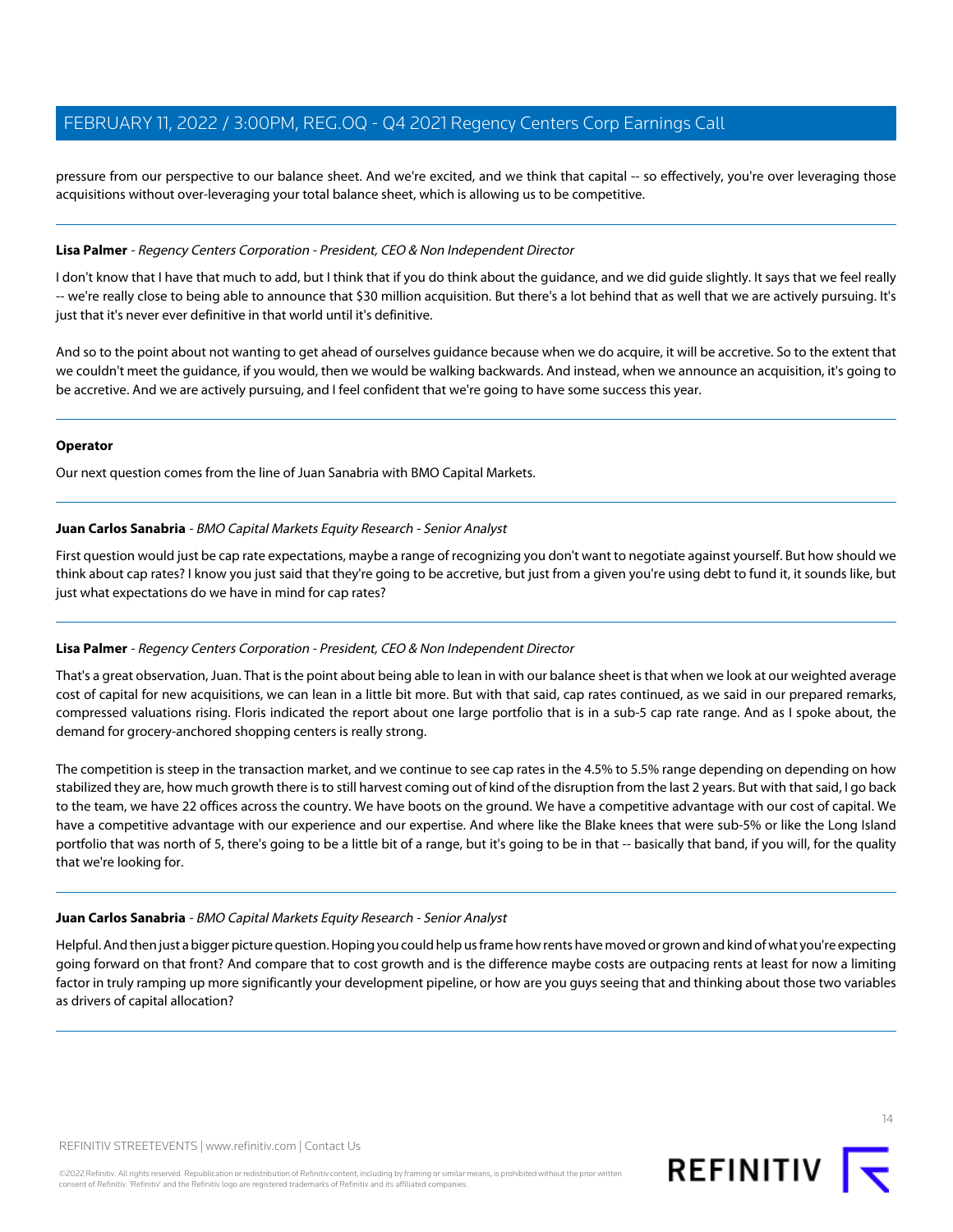# **Lisa Palmer** - Regency Centers Corporation - President, CEO & Non Independent Director

Let me open I'm going to pass to Jim to talk about the rents that we're getting and the fortunate thing with our type of product, we do have 10% to 14% of our space turn on an annual basis. So you do have an opportunity to kind of keep up with inflation, if you will, and mark rents to market in addition to the fact that we're getting contractual -- annual contractual rent steps and already getting 3% annual increases.

So that's also helping us move towards inflation. But from the actual experience of 2021 and results with net effective rents, which also capture some of that cost increases for the capital that you're spending, we have great success. And the same with our developments in terms of underwriting, our costs, capturing that as we're thinking about the go forward, we're incorporating that.

And we still have -- we are still building that pipeline and anticipate being able to achieve the returns that we need to achieve.

#### **James D. Thompson** - Regency Centers Corporation - Executive VP & COO

Right. I would just pile on there on the inflation side. As I mentioned, in our redevelopment and development pipelines, we're continuing to perform as advertised on yields and as we're underwriting new deals. Again, eyes wide open on the inflation, the timing delays, all those things are being built in, and we're maintaining what we believe are appropriate yields going in.

#### **Operator**

<span id="page-14-0"></span>Our next question comes from the line of Jeff Spector with Bank of America.

#### **Jeffrey Alan Spector** - BofA Securities, Research Division - MD and Head of United States REITs

One follow-up on the guidance, and I apologize if I missed this, but again, just thinking about, I guess, the low end of the same-store NOI guidance at 2.75%, what would cause you to be at that low end? Is it simply thinking about more of a flat occupancy? Like what would cause your bottom end to occur?

# **Michael J. Mas** - Regency Centers Corporation - Executive VP & CFO

Jeff, I appreciate that. It would be a different view on move-outs primarily to your point. And it would also include maybe a bit of a delay on contributions from some of our redevelopments as well, a timing delay. In combination, that would be the support for the low end.

We have planned for move-out activity in '22 to be consistent with our historical averages. Jim mentioned our higher retention rate. But the plan for '22 would be that we revert on the margin down into kind of a more normalized level of move-outs. And that's part of the business. Tenants will move out in our best of times or in normal times, a 75% retention rate is considered pretty normal.

So that downside would include a little bit worse environment, if you would, on the move out front. I think I'm looking to run the table at Jim and Lisa, we're very confident with the midpoint of this range. We -- as we sit here in mid-February, and think about the environment we're in, coming out of the Omicron wave, all else being equal, and if we continue on this path, we're pretty confident in delivering at that midpoint. And hopefully, our eye level is north of that.

#### **Jeffrey Alan Spector** - BofA Securities, Research Division - MD and Head of United States REITs

And then just a big picture question. Lisa, you've mentioned grocer-anchored centers , and we still receive a lot of incoming questions on brick-and-mortar grocer. I guess, just big picture, like what are your latest thoughts on that business? What are you hearing? What's the -- what are the grocers doing to keep the brick-and-mortar relevant versus, let's say, this more elevated e-commerce for grocer?

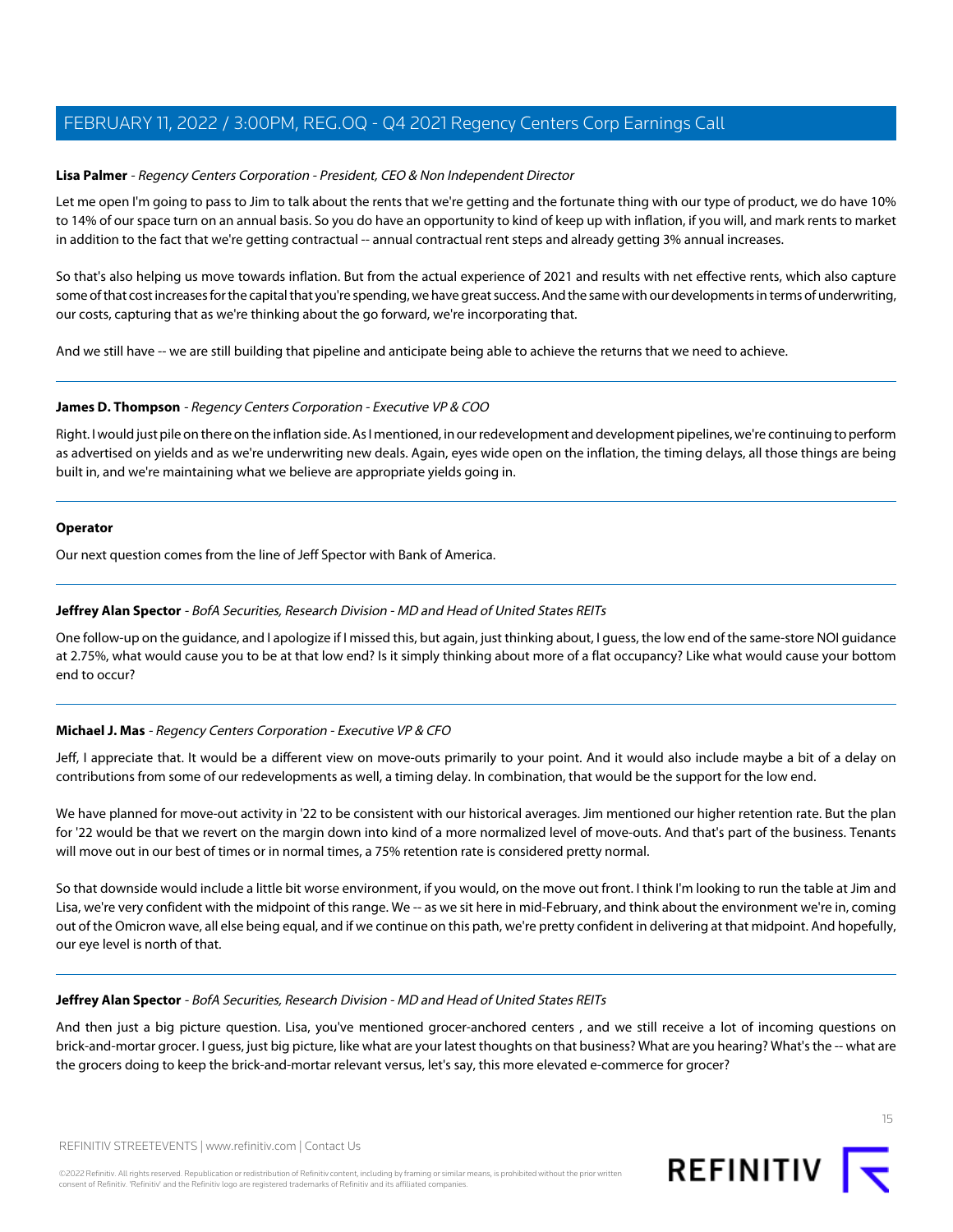# **Lisa Palmer** - Regency Centers Corporation - President, CEO & Non Independent Director

I don't -- I appreciate the question, Jeff, but I don't know that it's really changed very much in the last 12 to 18 months. There was certainly a lot of acceleration in the early parts of the pandemic with regards to how grocers were reacting and how they were adapting, if you will, to the new challenges.

I think that -- you've heard me say this before, and it's not just for grocers, it's for all retailers, the most profitable way for them to get their goods into a customer's hands is for the customer to come into the store. So they continue to invest in the store as well and that experience. But at the same time, they understand the competitive need to be able to serve the customer and through the other methods, if you will. And that is curbside, which a lot made really, really quick advances because they had to during the beginning of the pandemic, and the successful operators are now doing that extremely successfully.

And so curbside is one, no doubt. And then last is the home delivery. And again, they recognize the need, though it's clearly the least profitable for all. And we see that, that is -- I mean, look at what Amazon is doing with opening stores so that they can also complement their home delivery with curbside and with pickers, if you will, anything to get closer to the customer, that last mile.

And our grocery stores, our shopping centers or that last mile -- have that last mile distribution capability. And so a lot of the operators are then investing into that. And you're seeing different means of testing R&D, right? Kroger is doing more of the -- more -- as we know, right, the Ocado.

You're seeing Albertsons is probably the -- investing the most right now in micro fulfillment. H-E-B is doing a kind of a combination of both, and all of the better operators are investing. They're investing in technology. They're investing in the customer experience. They're investing in delivery, if you will, whether it's from their store curbside or whether it's to the homes. And again, the last mile matters, and that's where we're positioned.

# **Jeffrey Alan Spector** - BofA Securities, Research Division - MD and Head of United States REITs

And then just my last question. I guess, whether it's dispositions or as you think about the portfolio positioning for the next few years, can you just talk about regions? And is any -- are there any regions you're hoping to maybe lighten up on or add to?

# **Lisa Palmer** - Regency Centers Corporation - President, CEO & Non Independent Director

We like the markets that we're in. You've heard us speak in the past that I do think that the pandemic has actually provided a lot of tailwinds for suburban shopping centers, which, again, is where we are located. It also -- there have been some migration patterns, and markets are seeing accelerated population growth that they weren't seeing before. I love to talk about my hometown as one of those.

Jacksonville is seeing quite a bit of population growth. It is a market that we will be looking more aggressively for potential new investment opportunities. You've heard us talk about Phoenix as a market that we are currently not in. It is one that we've added to our target market list, if you will. But beyond that, we like the markets we're in. We're going to continue to invest capital in compelling opportunities. Trade areas matter, and that is really where we focus our attention, so on trade areas.

# **Operator**

Our next question comes from the line of Anthony Powell with Barclays.

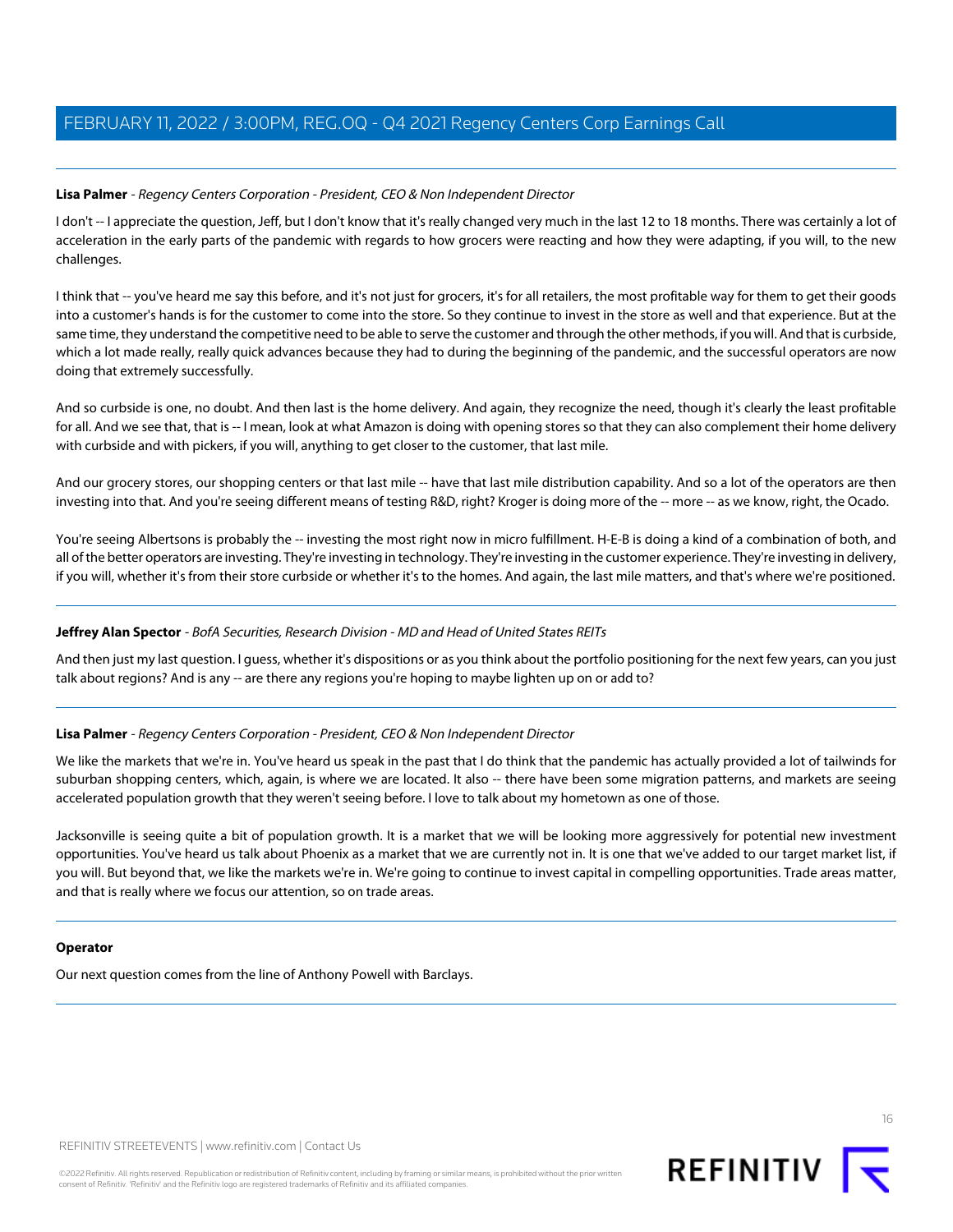## <span id="page-16-0"></span>**Anthony Franklin Powell** - Barclays Bank PLC, Research Division - Research Analyst

Just a question on this development. And I guess there seems to be more interest in doing things like life sciences, apartments and office and suburban, I guess, areas. Have you looked at your portfolio to see if there's an opportunity to systematically mine these development opportunities like you have done with Costa Verde, or are there going to be kind of more one-off deal?

#### **Lisa Palmer** - Regency Centers Corporation - President, CEO & Non Independent Director

We are constantly evaluating how we can maximize the value at all of our properties, whether that is specifically just harvesting and growing retail NOI or whether there is an ability to add different uses, it is a daily conversation at our asset management level. And we do have future opportunities. We've alluded to some in our supplemental disclosure, and we'll continue to have some.

I mean, we have a portfolio of over 400 shopping centers across the country, and we own really great real estate under the shopping centers. We will continue to target development spend in that \$150 million to \$200 million on an annual basis. And some of that's going to come from properties that we already own.

#### **Anthony Franklin Powell** - Barclays Bank PLC, Research Division - Research Analyst

Got it. I guess, do you see, I guess, a higher mix of new mixed-use development or, I guess, things like that relative to prior levels, or is it going to be kind of similar to what you've done before?

#### **Lisa Palmer** - Regency Centers Corporation - President, CEO & Non Independent Director

No. And again, I mean, looking at Costa Verde as an example, we are going to be focused where we can extract the value from the retail to the extent that the dollars -- the capital to be invested for other uses, we are -- our goal would be to use an experienced partner, perhaps ground lease that or sell it like we did with Costa Verde. So our dollars invested are going to be focused on retail.

#### <span id="page-16-1"></span>**Operator**

Our next question comes from the line of Ki Bin Kim with Truist.

# **Ki Bin Kim** - Truist Securities, Inc., Research Division - MD

A quick question on your nonsame-store NOI projections for 2022 is expected to be a \$0.02 drag. I'm just curious about that. Is that because of the J curve nature to some of the development were dilutive in the beginning that you should regroup later. Just if you can help us understand that line item better?

#### **Michael J. Mas** - Regency Centers Corporation - Executive VP & CFO

No, I appreciate that question, Ki Bin. Actually, the same property pool basically is all of our assets at this point in time. So we really don't have much remaining in the non-same pool. This is our captive insurance program that we have classically held in our non-same-property pool. And what you're seeing here is an incredibly positive 2021 from a claims perspective.

We are anticipating in this guidance that, again, we revert to more classic or historical levels of claims. But what you had was a year in '21, absent any hurricanes, absent any tornadic activity. So we're planning for knock on wood, but that would not recur this year.

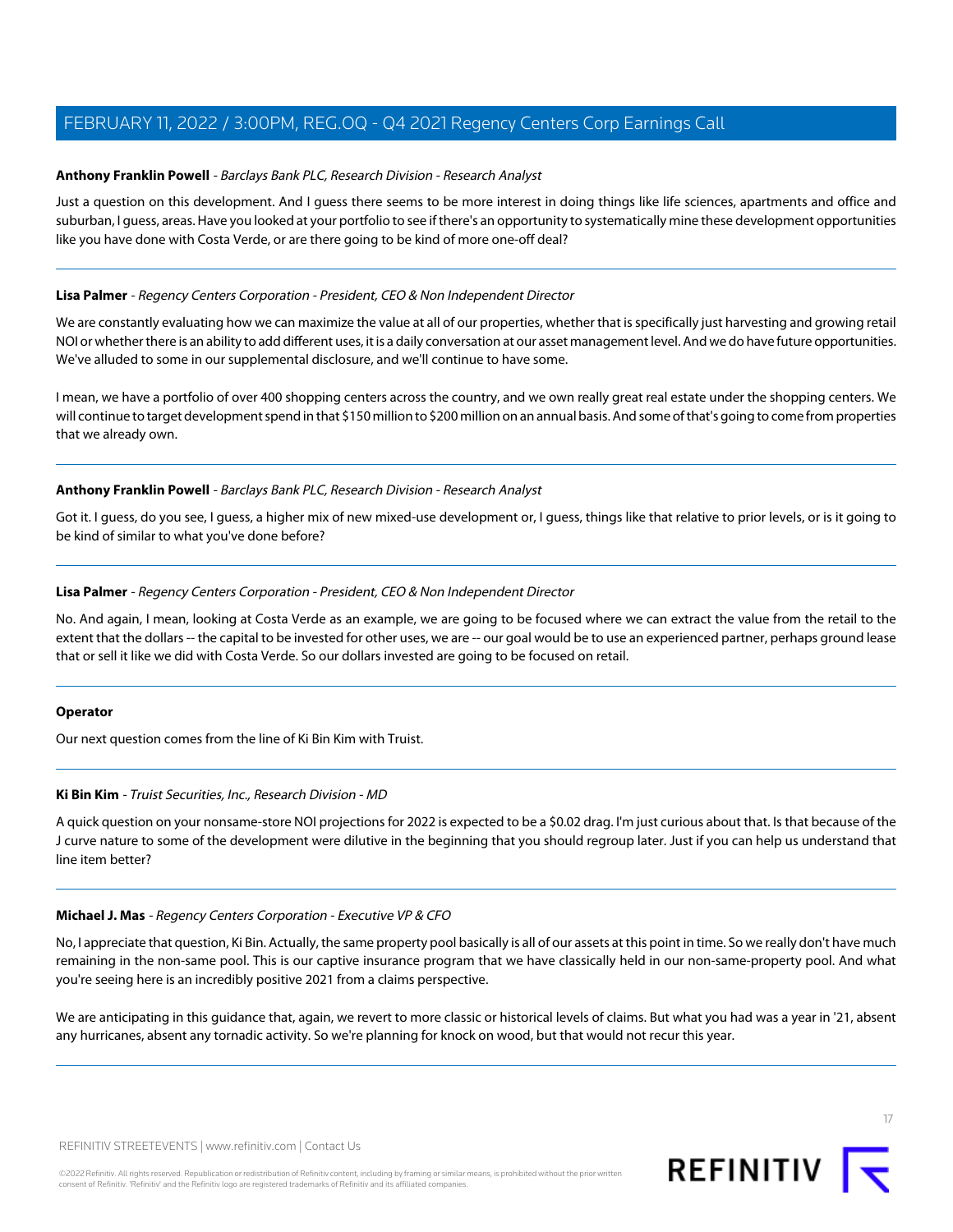## **Ki Bin Kim** - Truist Securities, Inc., Research Division - MD

Got it. And can you help us understand how the mechanics of your expense reimbursement that you're recouping given the inflation in the environment that we're in? I'm curious if expenses go up 10%, like how much of that are you actually able to pass on to tenants versus creating maybe some additional leakage that might be dragging same-store NOI down?

#### **Michael J. Mas** - Regency Centers Corporation - Executive VP & CFO

Yes. I mean, on a current year basis, our recovery rates, we anticipate maintaining at historical levels and growing as we grow our commenced occupancy. We do have that unique onetime item in '21 in the second quarter, which was really a follow-on from '20.

If you really trace it back, we were concerned about collecting on recoveries in '21 coming out of the depths of the pandemic in '20, and that's reverberating through our '22 results.

So again, unfortunate some noise that's in that noise category. But on a current year basis, we feel confident in whatever increases are to occur on the expense line items, which we are not anticipating to be material.

I think our expense growth is in line with historical averages. We are anticipating an ability to pass that through and maintain our recovery rates.

#### **Operator**

<span id="page-17-0"></span>Our next question comes from the line of Greg McGinniss with Scotiabank.

# **Greg Michael McGinniss** - Scotiabank Global Banking and Markets, Research Division - Analyst

Obviously, a lot has been covered. So just one for me, and I apologize if this is already been discussed. But regarding the \$85 million impairment this quarter, where Potrero was expected to be a transformative redevelopment project within the Equity One portfolio and appears you're now looking to offload that property. Can you just provide some background on the evolution of that site why it's no longer fit for the portfolio?

# **Michael J. Mas** - Regency Centers Corporation - Executive VP & CFO

Sure. And so really, let me handle it from an accounting standpoint first. And then Lisa or I, we can talk about the future prospects of the project. But it really -- impairments are really about hold period analysis. So as we do our work to essentially measure all of our assets, the assumption of hold period is the biggest assumption towards whether or not you'd have to mark your assets to market.

So obviously, sales are a classic example of when you mark your assets to market and you recognize an impairment or a gain. In this case, together with some of our movement on an asset like Costa Verde, together with some movement in that center city, particular trade area, San Francisco.

The probability of sale increased to a level where that trigger from an accounting standpoint resulted in a requirement to mark the asset to fair market value. So you go through that exercise as you're required to do and the valuation that is supporting that mark is a current valuation as supported by market participants and brokers on what I would deem a retail-only long-term basis.

So that's what happened from an accounting standpoint. Potrero is a great asset. It's a very good retail center. At the time of the original allocation of basis post-merger with Equity One, there was a near-term plan in place that involved a material densification project.

And to Lisa's point previously, the -- if you think about the allocation of retail to non-retail, it was a significant amount of nonretail densification and she articulated very well our plans going forward, which is to mine to the best of our ability and extract where we can, the retail component of projects but to use other means of extracting value on nonretail.

18

REFINITIV STREETEVENTS | [www.refinitiv.com](https://www.refinitiv.com/) | [Contact Us](https://www.refinitiv.com/en/contact-us)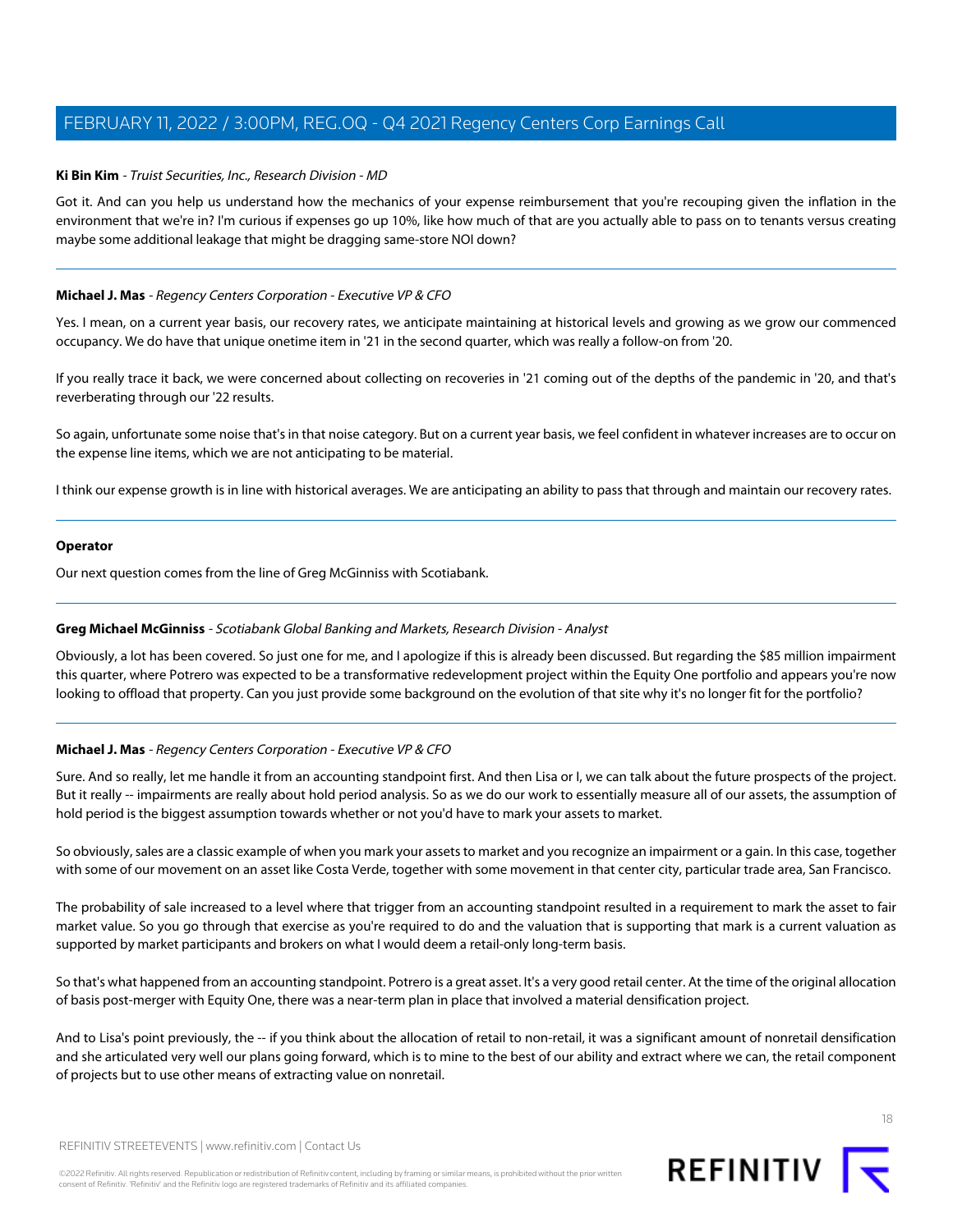So that could, again, include selling air rights. It could include joint ventures. It could include ground leases. It could include monetizing assets and redeploying -- maximizing land value and redeploying that capital as we did from Costa -- very into the Long Island portfolio.

#### **Lisa Palmer** - Regency Centers Corporation - President, CEO & Non Independent Director

I don't have that much to add. I think, Mike, you covered it. It becomes essentially a financial analysis decision. It's similar to Costa Verde, similar to Sequioa. It's a great retail site. But what path maximizes the value while managing the risk. And we haven't made a decision, just -- I mean, it's not held for sale, but the probability of the hold period, that changed, which triggered the impairments evaluation and analysis. But still more to come. We have not made a decision on that asset.

#### **Operator**

<span id="page-18-0"></span>Our next question comes from the line of Mike Mueller with JPMorgan.

## **Michael William Mueller** - JPMorgan Chase & Co, Research Division - Senior Analyst

Just have a quick one. Just given the demand picture, is there any chance we could see the \$150 million to \$200 million in development spend accelerate?

#### **Lisa Palmer** - Regency Centers Corporation - President, CEO & Non Independent Director

It's for 2022. The probability that's not very high because it does take time. And remember, while we have the best team in the business and they were working throughout kind of the disruption period, we did pause for a period of time when there was no visibility to how long this would last, if you will, starting in April of 2020.

We flipped -- switched back on pretty quickly. But even that -- but that pause still created a little bit of a delay, if you will. And we are rebuilding and there is a potential for it in future years, certainly not for 2022.

#### **Michael William Mueller** - JPMorgan Chase & Co, Research Division - Senior Analyst

Yes. I was thinking more over the next 3 years or so.

#### **Lisa Palmer** - Regency Centers Corporation - President, CEO & Non Independent Director

Mike, I'd love for you to come set goals for my team and speak to them and let them see if they can do more. The more we can do, the better because we can fund it.

#### **Operator**

(Operator Instructions)

Our next question comes from the line of Linda Tsai with Jefferies.

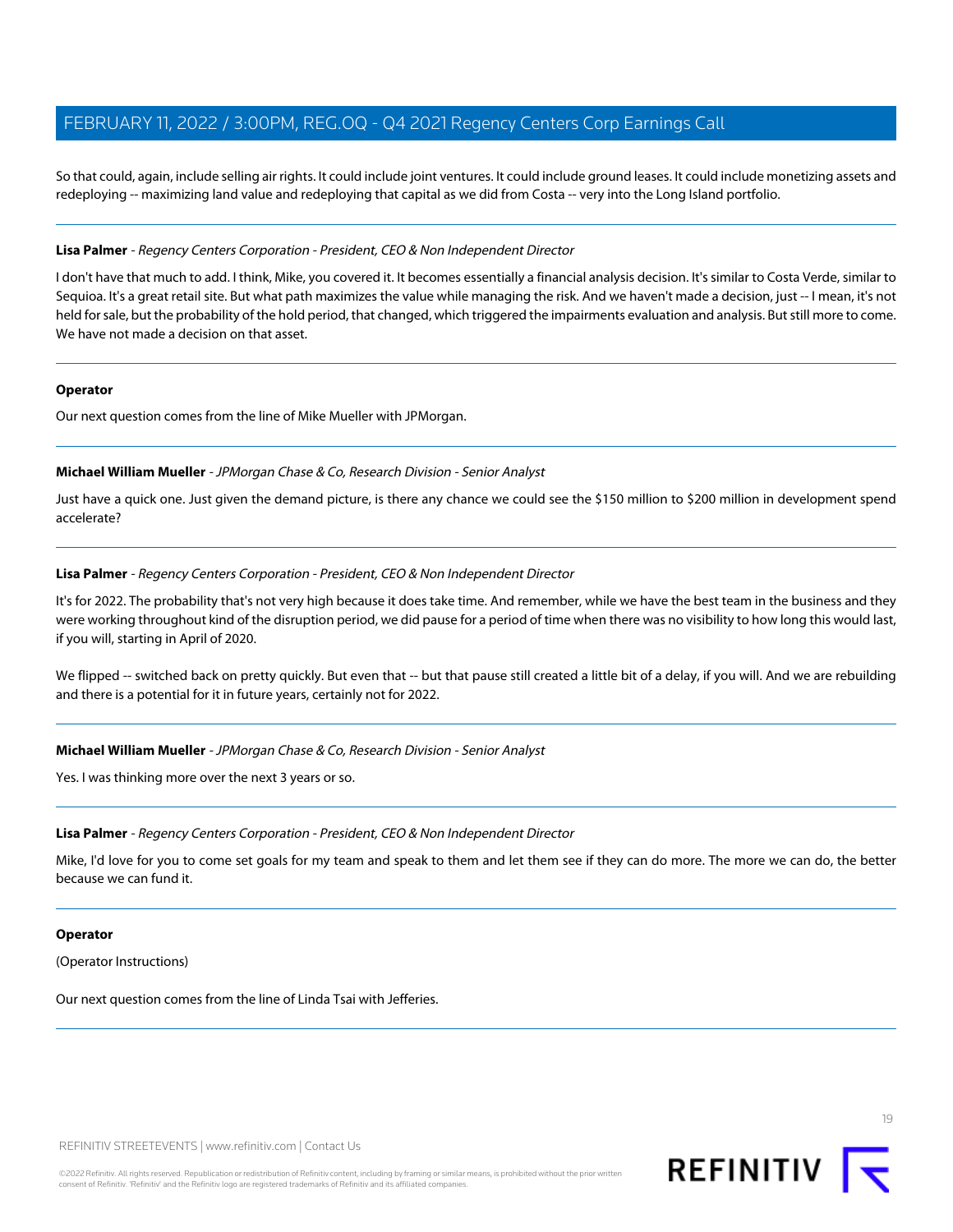# <span id="page-19-1"></span>**Linda Tsai** - Jefferies LLC, Research Division - Equity Analyst

In terms of the comments that 1Q would see a bigger benefit, I think, from prior period, collections. In terms of the percentage of that 1Q will comprise what would that look like? I think in the past, it's ranged from like 23% to 25% in recent years pre-Covid.

# **Michael J. Mas** - Regency Centers Corporation - Executive VP & CFO

Yes. I'm going to go back to the comments, Linda, and just kind of leave it there, but we're coming off an \$18 million Q1 charge from bad debt or uncollectible lease income in Q1 of '21.

And recall, Q4, we're down to about \$2.5 million of a quarterly charge, which could replicate in Q1 '22 could improve as we continue to see improvements in cash collection rates. So that's going to be the difference. And what we wanted to do is very -- was be mindful of the fact that there's going to be continued variance in that percentage.

And that Q1, there's a probability that Q1 could have a rate of growth that's higher than the top end of our range and will flow back down to within our range over the course of the year.

# **Linda Tsai** - Jefferies LLC, Research Division - Equity Analyst

And then just in terms of higher energy costs and consumers staying closer to home, sorry about the drilling. Are you seeing any bifurcation between the high and low end consumer in terms of spending strength?

## **Lisa Palmer** - Regency Centers Corporation - President, CEO & Non Independent Director

We don't -- I mean we have a pretty consistent investment philosophy. We don't actually have that wide of a kind of a range, if you will. But I think it is more about suburban close to home than it is necessarily about the high-end and low-end consumer.

Dollars are being spent within a relatively small circle around consumers' homes. Although travel did pick up to, I'm sure you've seen that as well in December of 2021, topping 2019. So we are seeing the return of the consumer despite inflationary headwinds. The consumer is spending.

#### <span id="page-19-0"></span>**Operator**

Our next question comes from the line of Chris Lucas with Capital One Securities.

# **Christopher Ronald Lucas** - Capital One Securities, Inc., Research Division - Senior VP & Lead Equity Research Analyst

Thanks to your team for all the detail, really help me narrow down some of the gap between my expectations and your guidance. But I did want to sort of maybe dig into one other area or 2 other areas along those lines. On the higher period rent guidance number. Is there an upside to that number that you can quantify for us that could happen in 2022?

# **Michael J. Mas** - Regency Centers Corporation - Executive VP & CFO

It's a great question, Chris. Let me show you where to look and then we'll talk a little bit about prospects. So we have \$13 million of prior year collections, plus or minus in the plan. If you look at our reserved AR again on that very helpful Page 34 of the supplement, it's \$50 million.

So that's, in effect, largely cash basis reserves. I'd be very careful to think about that as a maximum potential collection opportunity. We've talked at length through '21, and we believe this into '22 what's remaining to be collected and what has been reserved is largely for Regency, a West Coast



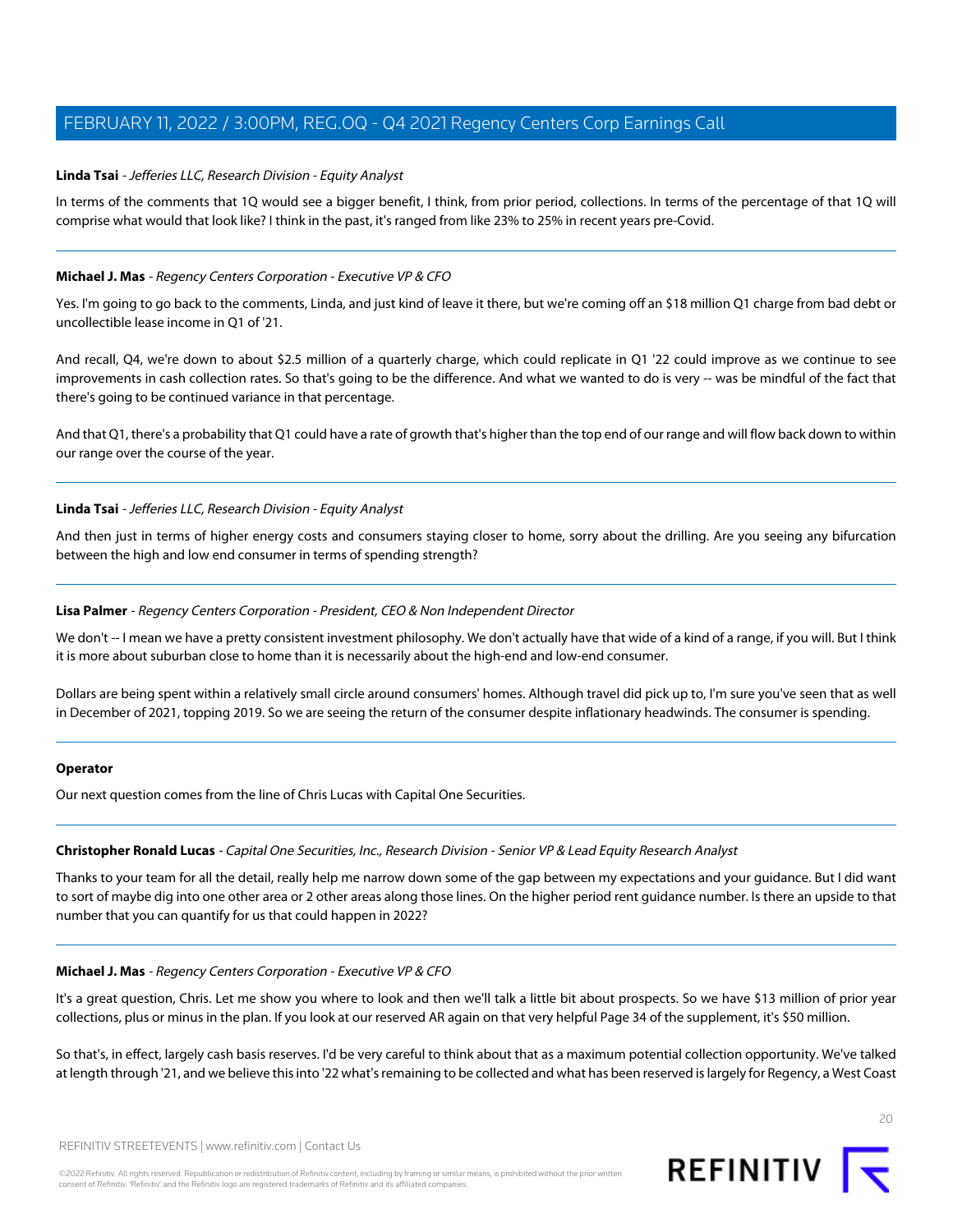shop space, local type of lean -- we like the tenants we had in those shopping centers, pre-pandemic. We continue to like those users and those tenants post and the team, as directed by Jim, is going to probably more diligently use abatements as a tool. They were down for longer. The hole was deeper, why go through the pain and the cost of replacing a tenant and absorbing the downtime in the capital.

So that is -- I would just -- some caution as we think about what is the outperformance potential of that \$13 million assumption? That being said, it's been a hard number to handicap into '21. Clearly, I think our initiating guidance in '21 was sub-\$10 million, and we ended up at \$46 million.

So I fully -- it's a tough number to get arms around. We've done -- we think 13% is a really good estimate. Importantly, we've collected about nearly 30% of that through January. But as time goes on, that collection rate will continue to grind down.

#### **Christopher Ronald Lucas** - Capital One Securities, Inc., Research Division - Senior VP & Lead Equity Research Analyst

Okay. That's really helpful. And then just thinking about your cash basis tenants, any -- again, relative to what you were able to collect on a percentage of billings last year. Was there any delta to that in terms of your guidance assumptions for '22?

# **Michael J. Mas** - Regency Centers Corporation - Executive VP & CFO

On the cash basis collection rate?

**Christopher Ronald Lucas** - Capital One Securities, Inc., Research Division - Senior VP & Lead Equity Research Analyst

Yes.

# **Michael J. Mas** - Regency Centers Corporation - Executive VP & CFO

I mean, again, that's going to come through our ULI assumptions initial from '21 into '22, but we're collecting 94% on our existing cash basis tenancy, which again, today is 17% of our overall ABR. That is a pretty healthy ramp. That's on current billings. I don't want to -- don't take that 94% and apply what we just talked about from a prior previously reserved amount.

But we are -- if you think about what I said from a ULI perspective, that would imply going from 175 basis points of bad debt to -- in the 100 area, that would imply that we think our cash basis collection rate is going to improve from here. So we feel good about growth starting in '22 and beyond and moving occupancy in the right direction and moving uncollectible lease income in the right direction and moving commenced occupancy in the right direction.

#### **Christopher Ronald Lucas** - Capital One Securities, Inc., Research Division - Senior VP & Lead Equity Research Analyst

And then Jim, just wanted to follow up on the permitting delays question or is that mostly a West Coast phenomenon, or is there -- is it more widespread than just the West Coast?

#### **James D. Thompson** - Regency Centers Corporation - Executive VP & COO

I would -- Chris, I would say it's probably more predominant on the West. As they've been the slowest to recover, they're kind of -- they're laggards on things like this. So in most of the country, we're getting better service. And quite frankly, the West is catching up very, very quickly in all the major metrics. So I feel like there that too will get cleaned up here pretty quickly.

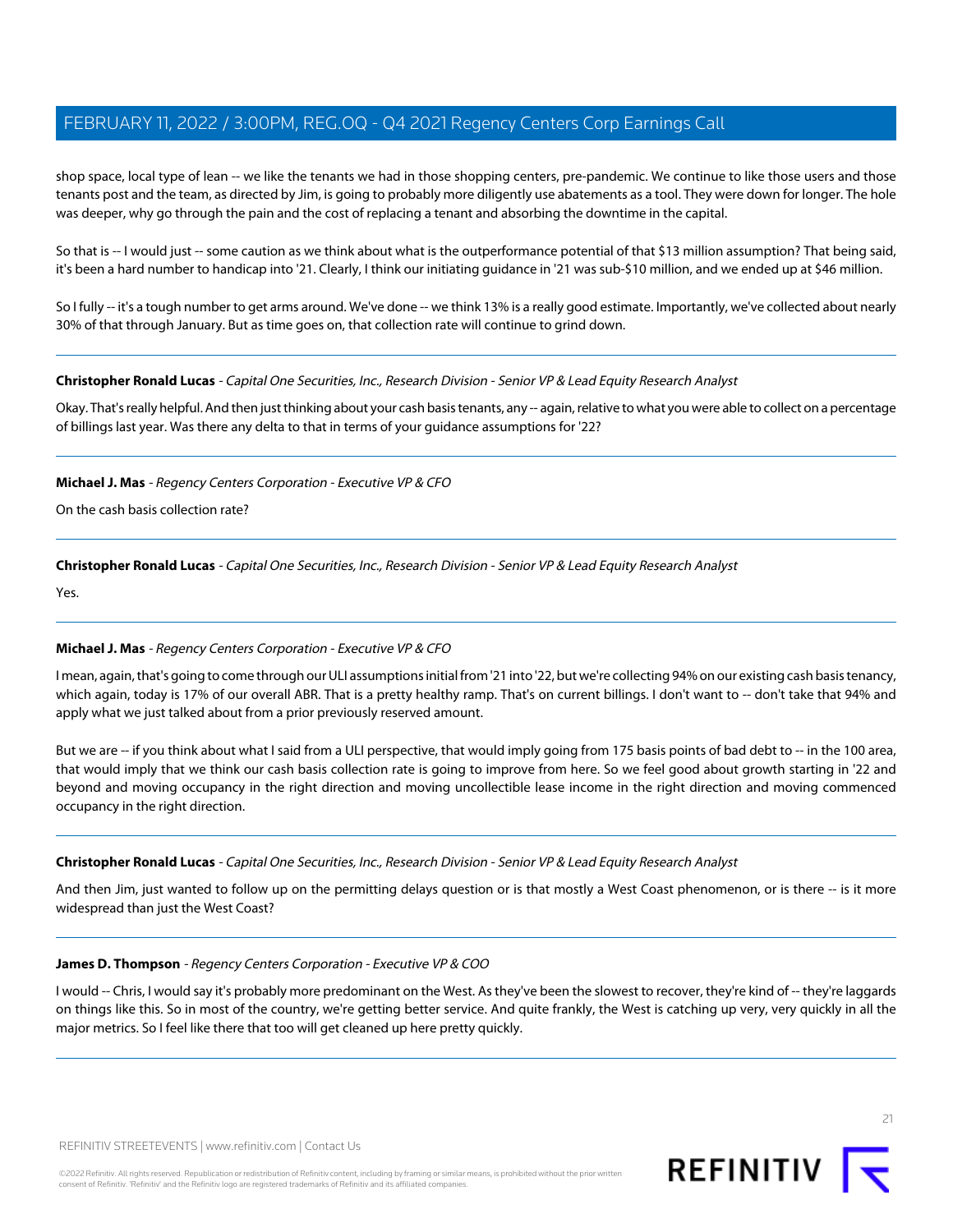# **Christopher Ronald Lucas** - Capital One Securities, Inc., Research Division - Senior VP & Lead Equity Research Analyst

Okay. And last question, Lisa, on your acquisition underwriting, and this may be way premature, but just wanted to understand, given the backdrop of inflation, does replacement costs become part of the underwriting criteria at this point? Or are we well away from that?

## **Lisa Palmer** - Regency Centers Corporation - President, CEO & Non Independent Director

It really doesn't. And the way we -- when we are looking at evaluating opportunities, we are certainly just looking at what is the NOI growth profile, if you will. So the going-in return plus growth. So essentially getting us to our unlevered IRR or a total return because our intent is to hold these assets forever.

# **Operator**

<span id="page-21-0"></span>Our next question comes from the line of Tammi Fique with Wells Fargo.

# **Tamara Jane Fique** - Wells Fargo Securities, LLC, Research Division - Senior Analyst

Maybe just following up on Chris' question. What is happening with that bucket of tenants that is giving you confidence in collecting that \$13 million of prior period rents? And maybe what isn't happening with the remaining portion that doesn't give you confidence in collecting that? And does that full \$50 million remain in occupancy today?

# **Michael J. Mas** - Regency Centers Corporation - Executive VP & CFO

Yes. It's really timing, Tammi. And Jim has hit on it, and we've hit on it kind of repeatedly through '21. It's the West Coast just being a couple of months, 3 months behind. And it was a very deliberate snowflake tenant-by-tenant approach that Regency is employed into working through and resolving outstanding obligations.

So we worked through a large component of what was an original \$85-or-so million reserve on 2020 rents looking back at year-end into the rapid -- more rapidly recovering on the East Coast, specifically the Southeast moving into the central more rapid recovery. And now the West behaviorally has been very similar to those regions.

But again, the difference has been just the time that they were down. The hole that was dug was deeper. And it's just -- we've made the assessment that it may not be appropriate to chase after previous rent at the risk of future rent. And again, making these -- literally case-by-case going back through your rent rolls, do you have the right operator? Do you have the right use? Do you want this use in your space going forward? And do you want to avoid the downtime? I think I'd leave it at that, Tammi, for the color as to why that, that -- why that difference to the \$50 million exists.

# **James D. Thompson** - Regency Centers Corporation - Executive VP & COO

I think when you look -- to me, when you look at the cash collections and where we are in the West Coast at 98% and you look at some of the tougher categories, the personal services up to 97% collection. You're looking at fitness up to 95%. That -- the way I interpret that is we have picked the ponies we want to ride going forward. And to Mike's point, we are now in the delicate balance of how much more do you want to push on collecting really old rents. And we're looking more forward than we are backwards quite frankly.

# **Michael J. Mas** - Regency Centers Corporation - Executive VP & CFO

No financial impact because of the reserve right.

REFINITIV STREETEVENTS | [www.refinitiv.com](https://www.refinitiv.com/) | [Contact Us](https://www.refinitiv.com/en/contact-us)